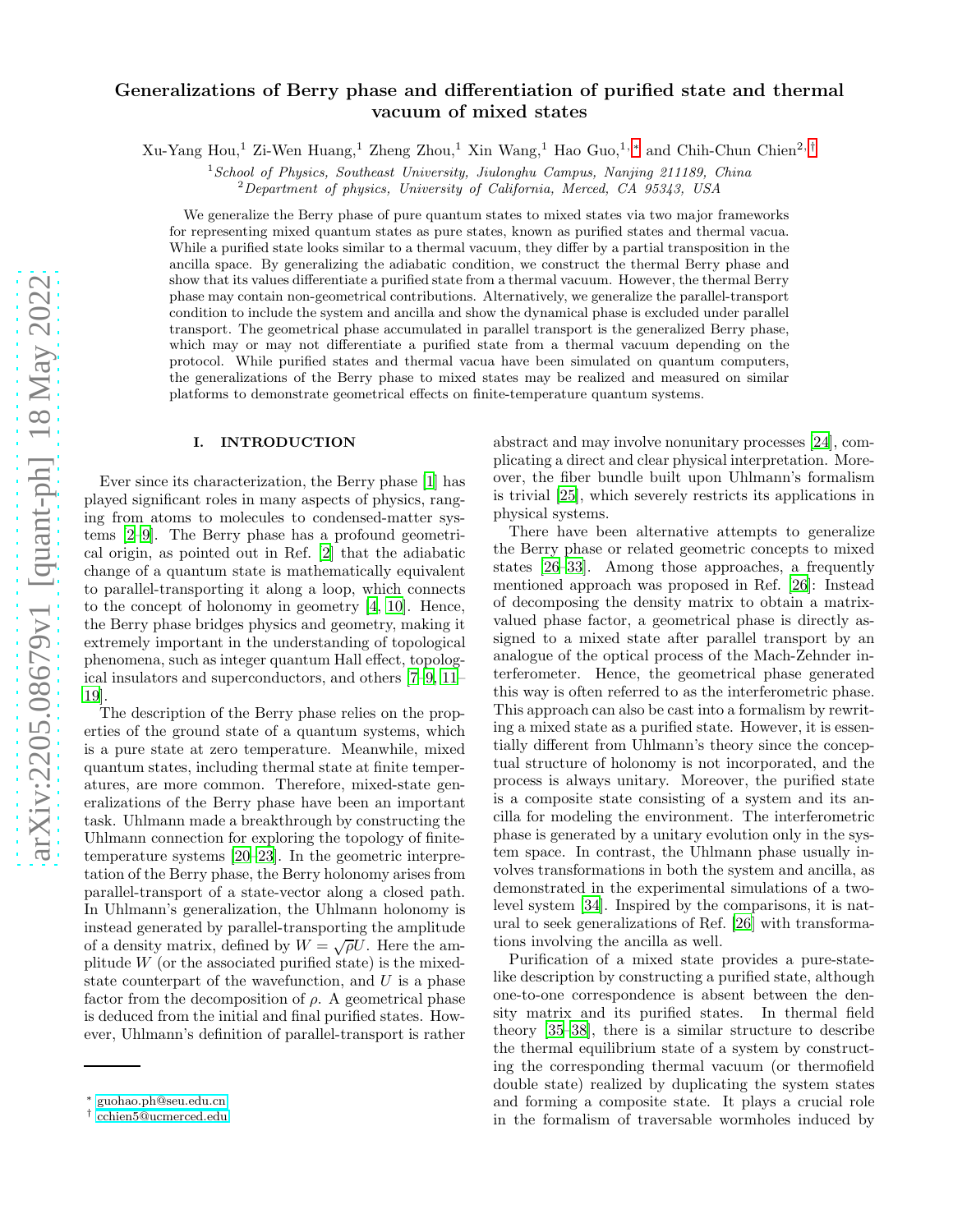the holographic correspondence between a quantum field theory and a gravitational theory of one higher dimensions [\[39,](#page-13-1) [40](#page-13-2)]. A major difference between a thermal vacuum and a purified state is a transposition of the ancilla for the purified state to ensure the Hilbert-Schmidt product is well defined. In quantum information theory, the transpose of the ancilla is referred to as a partial transposition, which is closely related to entanglement of mixed states [\[41](#page-13-3)]. Importantly, partial transpositions of composite systems have been approximately realized in experiments by utilizing structural physical approximations in suitable quantum computing platforms [\[42](#page-13-4)[–44\]](#page-13-5).

We will present a mixed-state generalization of the parallel-transport condition for constructing a generalized Berry phase without invoking holonomy. This approach unifies the necessary condition for both the interferometric phase and Uhlmann phase (in a weak version). Two ways to implement the parallel-transport condition based on how the system of interest undergoes adiabatic evolution will be introduced, and they lead to different generalizations of the Berry phase. Moreover, the partial transposition of the ancilla of a purified state will be shown to produces observable geometrical effects which can differentiate a purified state from a thermal vacuum.

The rest of the paper is organized as follows. Sec. [II](#page-1-0) summarizes the Berry phase in a geometrical framework with an introduction of the parallel-transport condition for pure quantum states. In Sec. [III,](#page-2-0) we review the representations of mixed states via purified states and thermal vacua and then explain the difference of the partial transposition of the ancilla. In Sec. [IV,](#page-4-0) we introduce the thermal Berry phase via generalized adiabatic processes. While the thermal Berry phase can differentiate a purified state from a thermal vacuum, it may contain non-geometrical contributions. In Sec. [V,](#page-6-0) we generalize the parallel-transport condition to involve the system and ancilla and derive the general Berry phase according to the generalized condition. While the generalized Berry phase only carries geometrical information, its ability of differentiating a purified state from a thermal vacuum depends on the setup and protocol. We present examples of the thermal and generalized Berry phases. Sec. [VI](#page-11-0) concludes our study. Some details and derivations are given in the Appendix.

## <span id="page-1-0"></span>II. BERRY PHASE AND PARALLEL TRANSPORT

We first give a brief review of the Berry phase of pure states by quoting some results [\[1\]](#page-12-0) but from the viewpoint of parallel transport [\[20,](#page-12-8) [45\]](#page-13-6), which will be a starting point for generalizations to mixed quantum states. For simplicity, we only focus on systems with no degenerate energy levels. Consider a quantum system described by the Hamiltonian  $H(\mathbf{R})$ , where  $\mathbf{R} = (R_1, R_2, \cdots, R_k)$  is a collection of parameters. If the system undergoes an adiabatic cyclic process denoted by a closed curve  $\mathbf{R}(t)$ 

in the parameter space, then the  $n$ <sup>th</sup> energy level obtains the geometrical phase known as the Berry phase:

<span id="page-1-3"></span>
$$
\theta_n = \mathbf{i} \int_0^\tau \mathrm{d}t \langle n(\mathbf{R}(t)) | \frac{\mathrm{d}}{\mathrm{d}t} | n(\mathbf{R}(t)) \rangle. \tag{1}
$$

Here  $t$  is a parameter not necessarily being the time, and  $\tau$  is the "duration" of this process. This formalism can be reformulated by the language of fiber bundles [\[2,](#page-12-1) [24,](#page-12-10) [46\]](#page-13-7), which lays the foundation for the generalization to the Uhlmann phase of mixed states [\[20](#page-12-8)[–22\]](#page-12-16). Here we adopt a simpler geometric illustration based on parallel transport of quantum states.

To measure the similarity between two pure quantum states, the quantum fidelity [\[47](#page-13-8)] is introduced to quantify the overlap between the states of interest. Moreover, Uhlmann defined the parallelity between quantum states [\[20](#page-12-8)]: Two pure states  $|\psi_1\rangle$  and  $|\psi_2\rangle$  are said to be parallel to each other (or in phase) if

$$
\langle \psi_1 | \psi_2 \rangle = \langle \psi_2 | \psi_1 \rangle > 0, \tag{2}
$$

i.e., the quantum fidelity between them is a positive number and  $\arg \langle \psi_1 | \psi_2 \rangle = 0$ . This may be thought of as an antonym of the orthogonal condition between two states,  $\langle \psi_1 | \psi_2 \rangle = 0$ , which means  $|\psi_{1,2}\rangle$  have minimal similarity since they share no common components.

However, parallelity does not define an equivalence relation between quantum states since it possesses only reflexivity and symmetry but lacks transitivity. It can be shown that  $|\psi_1\rangle$  //  $|\psi_2\rangle$  and  $|\psi_2\rangle$  //  $|\psi_3\rangle$  do not necessarily imply  $|\psi_1\rangle$  //  $|\psi_3\rangle$ . Now consider a physical process in which the state evolves as  $|\psi(t)\rangle$ . During parallel transport, the parallel condition is preserved as much as possible. For an infinitesimal change of the parameter  $t$ , we have

<span id="page-1-1"></span>
$$
\langle \psi(t) | \psi(t + \mathrm{d}t) \rangle = \langle \psi(t + \mathrm{d}t) | \psi(t) \rangle > 0. \tag{3}
$$

However, since this condition is not transitive, the final state  $|\psi(\tau)\rangle$  may not be parallel to the initial state  $|\psi(0)\rangle$ even if the process is cyclic. Thus, the quantum fidelity between them may be a complex number whose argument gives the geometric phase generated in this process. Note  $\langle \psi(t)|\psi(t + dt)\rangle \approx 1$  since dt is small. Taking the Taylor expansion of  $|\psi(t+dt)\rangle$ , the left hand side of Eq. [\(3\)](#page-1-1) becomes  $\langle \psi(t) | \psi(t + dt) \rangle \approx 1 + \langle \psi(t) | \frac{d}{dt} | \psi(t) \rangle dt$ . Here  $\langle \psi(t) | \frac{d}{dt} | \psi(t) \rangle$  is a purely imaginary number, but  $\langle \psi(t)|\psi(t + \ddot{d}t)\rangle$  is real according to the parallel condition. Hence, to ensure the parallel-transport condition, we must have

<span id="page-1-2"></span>
$$
\langle \psi(t)|\frac{\mathrm{d}}{\mathrm{d}t}|\psi(t)\rangle = 0.
$$
 (4)

Note the left-hand-side is purely imaginary, so it is equivalent to  $\text{Im}\langle\psi(t)|\frac{d}{dt}|\psi(t)\rangle = 0$ . This is the paralleltransport condition for pure states. Physically, it means the instantaneous change of a state must be perpendicular to itself at any time to preserve the instantaneous parallel condition.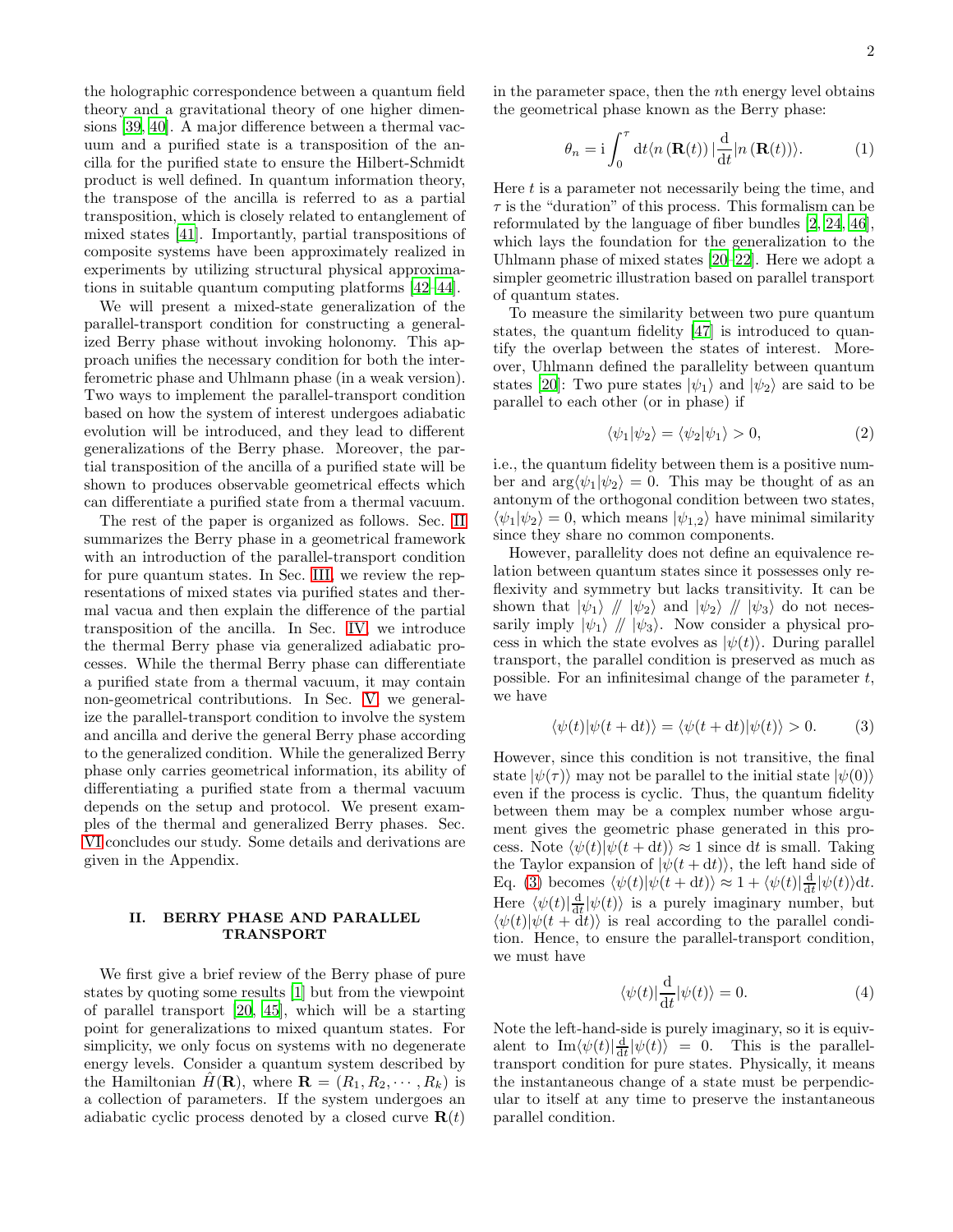It can be shown that although the pure dynamical evolution solely governed by the Hamiltonian qualifies as an adiabatic process, it does not fulfill the parallel-transport condition. For simplicity, suppose  $|\psi(0)\rangle = |n\rangle$ , i.e., the nth energy level. The parameter  $t$  is then identified as the time, and the dynamic time evolution leads to

$$
|\psi(t)\rangle = e^{-\frac{i}{\hbar}\int_0^t E_n(t')dt'}|n\rangle,
$$
\n(5)

which is adiabatic if no level crossing occurs. The phase accumulated is known as the dynamical phase. Then,

$$
\langle \psi(t)| \frac{\mathrm{d}}{\mathrm{d}t} | \psi(t) \rangle = -\frac{\mathrm{i}}{\hbar} E_n,\tag{6}
$$

which is nonzero in general. Interestingly,  $|\psi(t)\rangle$  is physically equivalent to but not parallel to the initial state. To follow parallel transport, this process must carry some extra geometric information, such as the topological properties of  $\mathbf{R}(t)$  [\[10\]](#page-12-4) if the process is induced by **. Nevertheless, to ensure the validity of the parallel**transport condition, one should remove the dynamical phase from Eq. [\(5\)](#page-2-1) since it contributes to Eq. [\(6\)](#page-2-2).

Here is a geometric description of the Berry phase: Consider a quantum system initially in the state  $|\psi(0)\rangle \equiv$  $|n(0)\rangle$ . During a process where the state is paralleltransported along a curve  $C(t) := \mathbf{R}(t)$  in the parameter space, the parallel transport preserves the similarity between the initial and successive states as much as possible, but the parallelity may still be lost. We assume  $|\psi(t)\rangle = e^{i\theta_n} |n(\mathbf{R}(t))\rangle$ , where  $\theta_n$  is the phase accumulated in the process. For a cyclic process, C is closed, and the system returns to a state that is equivalent to the initial state. However, they are not necessarily parallel. The similarity is measured by the fidelity between the initial and final states,  $\langle \psi(0)|\psi(\tau)\rangle$ , and the Berry phase is the argument of the fidelity:

$$
\theta_n = \arg \langle \psi(0) | \psi(\tau) \rangle. \tag{7}
$$

Substituting  $|\psi(t)\rangle$  into the parallel-transport condition  $(4)$ , we get

$$
i\frac{d\theta_n}{dt} + \langle n(\mathbf{R}(t))| \frac{d}{dt} |n(\mathbf{R}(t))\rangle = 0.
$$
 (8)

Solving this equation, the Berry phase is exactly the same as Eq. [\(1\)](#page-1-3). Moreover, the dynamical phase has been excluded by the parallel-transport condition. Therefore,  $\theta_n$  is a measure of the loss of parallelity during parallel transport, so it is endowed with a geometrical meaning.

## <span id="page-2-0"></span>III. FRAMEWORKS FOR EXPRESSING MIXED STATES BY PURE STATES

Generalizations of the parallelity, parallel transport, and geometrical phase to mixed quantum states are possible by introducing an ancilla to cast a mixed state into a pure state of the augmented system. In quantum

statistics, a mixed state is usually represented by a density matrix, which is a Hermitian operator and does not carry any phase information on its own. In the literature, two frameworks have been extensively studied. Here we briefly review them and see how various geometric phases may emerge.

#### A. Purification of Density Matrices

<span id="page-2-2"></span><span id="page-2-1"></span>The concept of purification has been applied broadly in quantum information [\[41](#page-13-3), [47,](#page-13-8) [48](#page-13-9)]. To investigate geometrical phase associated with purification, we follow Uhlmann's approach [\[20\]](#page-12-8) that a full-rank density matrix  $\rho$  can be uniquely decomposed as

$$
\rho = WW^{\dagger},\tag{9}
$$

where  $W$  is called the amplitude or purification of the mixed state. Conversely, a full-rank matrix W also has a unique polar decomposition  $W = \sqrt{\rho}U$ , where the unitary matrix  $U$  may be recognized as the "phase factor" of  $\rho$ . While the phase factor of a pure state is in general not unique, the phase factor from purification is also not uniquely given. If the dimension of  $\rho$  is N, there is a  $U(N)$  degrees of freedom in the choice of the amplitude because both  $W$  and  $WV$  are amplitudes of the same density matrix  $\rho$  with an arbitrary unitary operator  $V \in$  $U(N)$ . Effectively, the amplitudes play the role of wavefunctions (state vectors), and they form a Hilbert space  $H_W$  in which a scalar product, called the Hilbert-Schmidt product, is defined as

<span id="page-2-4"></span>
$$
(W_1, W_2) := \text{Tr}(W_1^{\top} W_2). \tag{10}
$$

Assuming the space spanned by the eigenvectors  $|n\rangle$ of  $\rho$  is  $\mathcal{H}, \rho$  can be expressed as  $\rho = \sum_n \lambda_n |n\rangle\langle n|$ . The amplitude has the form  $W = \sum_{n} \sqrt{\lambda_n} |n\rangle \langle n| U$ . Each W corresponds to a wavefunction of the form

$$
W \leftrightarrow |W\rangle = \sum_{n} \sqrt{\lambda_n} |n\rangle \otimes U^T |n\rangle, \tag{11}
$$

<span id="page-2-5"></span>where  $|W\rangle$  is called the purified state of  $\rho$ . Here  $U^T$  is the transpose of  $U$  and only acts on the second Hilbert space usually called the ancilla. In this way, the density matrix is effectively represented by an entangled pure state consisting of the original system and the ancilla. This form allows simulations of a mixed state on a (quantum) computer via its purified states [\[34](#page-12-14)].

Although  $W \leftrightarrow |W\rangle$  is an isomorphism between  $H_W$ and  $\mathcal{H} \otimes \mathcal{H}$ , the inner product in  $\mathcal{H} \otimes \mathcal{H}$  in its naive form does not reproduce the Hilbert-Schmidt product in  $H_W$ . This actually raises a subtle requirement to the inner product involving  $|W\rangle$ . To make the point explicit, we suppose  $W_{1,2}$  both purify  $\rho$ , so  $W_{1,2} = \sqrt{\rho}U_{1,2}$  or  $|W_{1,2}\rangle = \sum_{n} \sqrt{\lambda_n} |n\rangle \otimes U_{1,2}^T |n\rangle$ . The Hilbert-Schmidt product is

<span id="page-2-3"></span>
$$
\operatorname{Tr}(W_1^\dagger W_2) = \operatorname{Tr}(U_1^\dagger \sqrt{\rho} \sqrt{\rho} U_2) = \operatorname{Tr}(\rho U_2 U_1^\dagger). \tag{12}
$$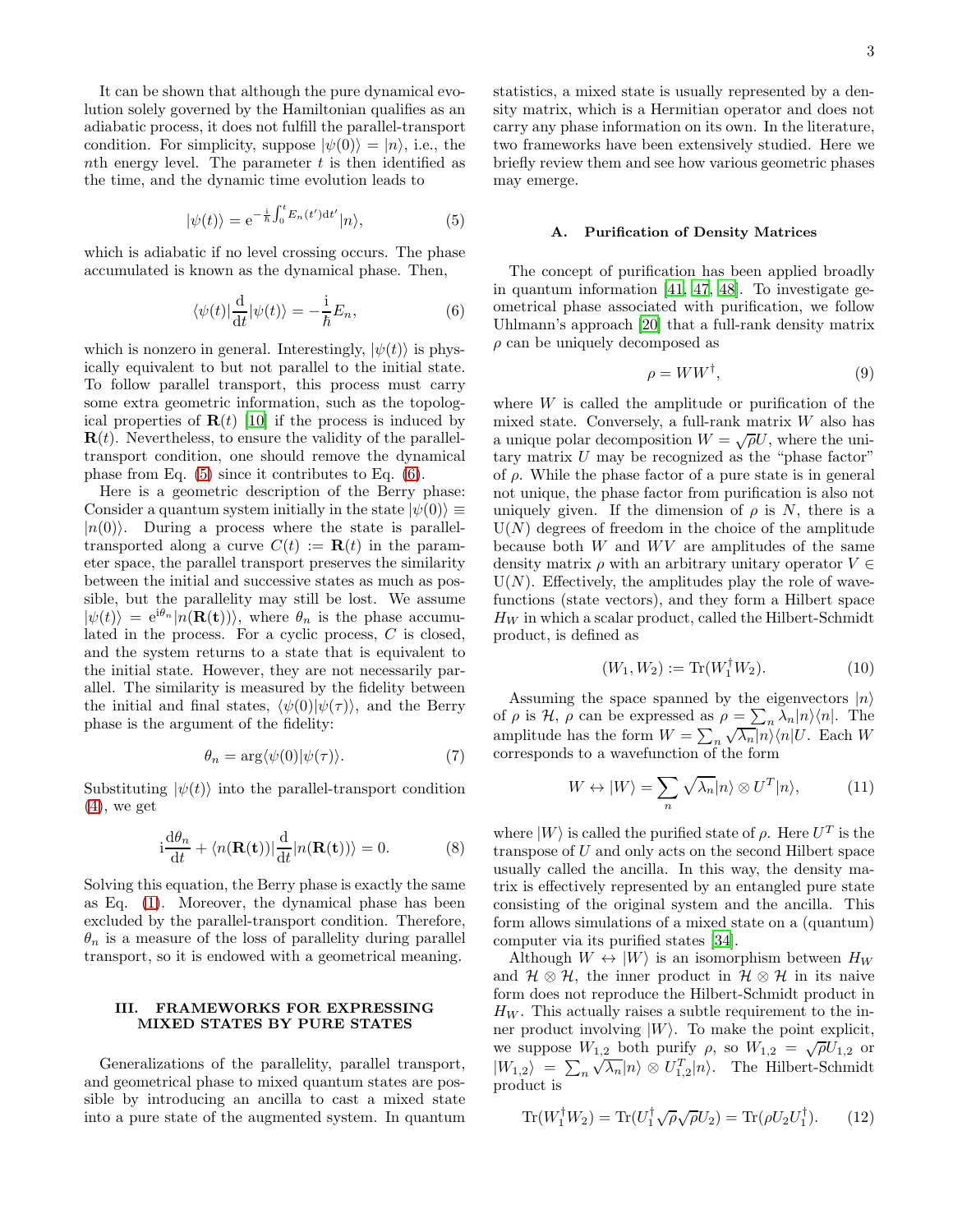If  $\langle W_{1,2} |$  is expressed as the Hermitian conjugate of  $|W_{1,2}\rangle$ ,  $\langle W_{1,2}| = \sum_{n} \sqrt{\lambda_n} \langle n | \otimes \langle n | U_{1,2}^* \rangle$ , then

$$
\langle W_1 | W_2 \rangle = \sum_{n,m} \sqrt{\lambda_n \lambda_m} \langle n | m \rangle \langle n | U_1^* U_2^T | m \rangle
$$
  
= Tr( $\rho U_1^* U_2^T$ ), (13)

which differs from Eq. [\(12\)](#page-2-3). To satisfy

$$
\langle W_1 | W_2 \rangle = \text{Tr}(W_1^\dagger W_2), \tag{14}
$$

we will forgo the transpose in the second Hilbert space when calculating inner products. Thus,

$$
\langle W_1 | W_2 \rangle = \sum_{n,m} \sqrt{\lambda_n \lambda_m} \langle n | m \rangle \langle m | U_2 U_1^{\dagger} | n \rangle
$$
  
= Tr( $\rho U_2 U_1^{\dagger}$ ). (15)

We emphasize that this seemingly minor detail in fact plays an important role when measuring the Uhlmann phase in a quantum simulator by fulfilling a weakened parallel-transport condition [\[49](#page-13-10)]. In quantum information theory, the structure is also referred to as the partial transposition of the ancilla and is closely related to the separability of density matrices [\[41](#page-13-3)].

## B. Thermal Vacuum

The framework of purification can be applied to generic mixed states. In quantum field theory or condensed matter physics, one often deals with finite-temperature phenomena of many-body systems in equilibrium, which are also described by mixed states with thermal distributions. Many finite-temperature field theories have been developed, including the Matsubara formalism for equilibrium or near-equilibrium systems [\[50,](#page-13-11) [51\]](#page-13-12) and the Keldysh formalism [\[52](#page-13-13), [53](#page-13-14)] for non-equilibrium systems. Meanwhile, thermal field theory [\[35](#page-12-15)[–37\]](#page-13-15) is built through thermal vacuum that also has the form of pure states. As we will show, a thermal vacuum bears many properties of a temperature-dependent purified state of the density matrix. Interestingly, thermal vacuum may also be simulated on quantum computers [\[54\]](#page-13-16).

For a mixed state in thermal equilibrium described by the canonical ensemble, the density matrix is given by  $\rho = \frac{1}{Z} e^{-\beta \hat{H}}$ , where  $Z = \text{Tr} e^{-\beta \hat{H}}$  is the partition function at inverse temperature  $\beta = \frac{1}{k_B T}$ . For an observable  $\mathcal{O}$ , its expectation value is given by

$$
\langle \mathcal{O} \rangle = \text{Tr}(\mathcal{O}\rho) = \frac{1}{Z} \text{Tr}(\mathrm{e}^{-\beta \hat{H}} \mathcal{O}). \tag{16}
$$

The central idea of thermal field theory is to replace the statistical average [\(16\)](#page-3-0) by the expectation value of  $\mathcal O$  in a formally temperature-dependent pure state, called a thermal vacuum  $|0_\beta\rangle$  [\[37,](#page-13-15) [55\]](#page-13-17). Explicitly,

<span id="page-3-1"></span>
$$
\langle \mathcal{O} \rangle = \langle 0_{\beta} | \mathcal{O} | 0_{\beta} \rangle. \tag{17}
$$

This can be achieved by doubling the degrees of freedom of the system via

$$
|0_{\beta}\rangle = \frac{1}{\sqrt{Z}} \sum_{n} e^{-\frac{\beta \hat{H}}{2}} |n\rangle \otimes |\tilde{n}\rangle, \qquad (18)
$$

<span id="page-3-6"></span><span id="page-3-4"></span>where  $|\tilde{n}\rangle$  is a duplication of  $|n\rangle$  and is characterized as the eigenvector of the "tilde" system with the "tilde" Hamiltonian  $\hat{H}$  [\[37\]](#page-13-15). Note the operator  $\hat{O}$  only acts on the first Hilbert space spanned by  $|n\rangle$  in Eq. [\(17\)](#page-3-1). When compared to Eq. [\(11\)](#page-2-4), it can be found that  $|0_{\beta}\rangle$  has a similar structure as the purified state  $|W\rangle$  since the tilde space is like an ancilla. In fact,  $|W\rangle$  also satisfies the definition [\(16\)](#page-3-0):

<span id="page-3-3"></span><span id="page-3-2"></span>
$$
\langle W|\mathcal{O}|W\rangle = \sum_{n,m} \sqrt{\lambda_n \lambda_m} \langle m|UU^{\dagger}|n\rangle \langle n|\mathcal{O}|m\rangle = \text{Tr}(\mathcal{O}\rho).
$$
\n(19)

Thus, if  $\rho = WW^{\dagger}$  describes a mixed state in thermal equilibrium,  $|W\rangle$  qualifies as a type of thermal vacuum. Interestingly, Eq. [\(19\)](#page-3-2) is satisfied regardless of the transposition in the ancilla space, indicating that expectation values are not good indicators of the difference between a purified state and thermal vacuum. However, a thermal vacuum in general may not be a purified state since the inner product of  $|0_{\beta}\rangle$  may not satisfy the Hilbert-Schmidt product. They are thus two ways to construct pure-state representations of mixed states.

For a system in thermal equilibrium,  $[\rho, \hat{H}] = 0$ , so  $\rho$ and  $\hat{H}$  share the same eigenvectors. Let  $\hat{H}|n\rangle = E_n|n\rangle$ , then  $\lambda_n = \frac{1}{\sqrt{2}}$  $\frac{1}{\overline{Z}}e^{-\frac{\beta E_n}{2}}$ . Therefore, a typical thermal vacuum is expressed as

<span id="page-3-5"></span>
$$
|0_{\beta}\rangle = \frac{1}{\sqrt{Z}} \sum_{n} e^{-\frac{\beta E_n}{2}} |n\rangle \otimes \tilde{U}^T |\tilde{n}\rangle \quad (\text{with } n = \tilde{n}), \tag{20}
$$

where the unitary matrix  $\tilde{U}^T$  with an extra transpose is included to formally match the general expression [\(11\)](#page-2-4) of  $|W\rangle$  for convenience, and the tilde symbol is used for any object related to the ancilla of a thermal vacuum hereafter. From here on, we refer to  $|W\rangle$  as a purified state and  $|0_\beta\rangle$  as a thermal vacuum. The difference between them is whether a partial transposition is applied to the ancilla. As a consequence, the inner product in the ancilla space of a purified state is evaluated by following Eq. [\(15\)](#page-3-3) while that of a thermal vacuum is evaluated in a way similar Eq. [\(13\)](#page-3-4) due to the lack of the Hilbert-Schmidt product. We remark that the positivity associated with the partial transposition is closely related to the entanglement and separability of mixed quantum states [\[56\]](#page-13-18). However, here we are interested in whether any geometrical effect can be inferred from it.

<span id="page-3-0"></span>Alternatively, a thermal vacuum can be obtained by a temperature-dependent unitary transformation on the two-mode ground state of  $H \otimes H$ :

$$
|0_{\beta}\rangle = U_{\beta}(|0\rangle \otimes |\tilde{0}\rangle) \equiv U_{\beta}|0,\tilde{0}\rangle. \tag{21}
$$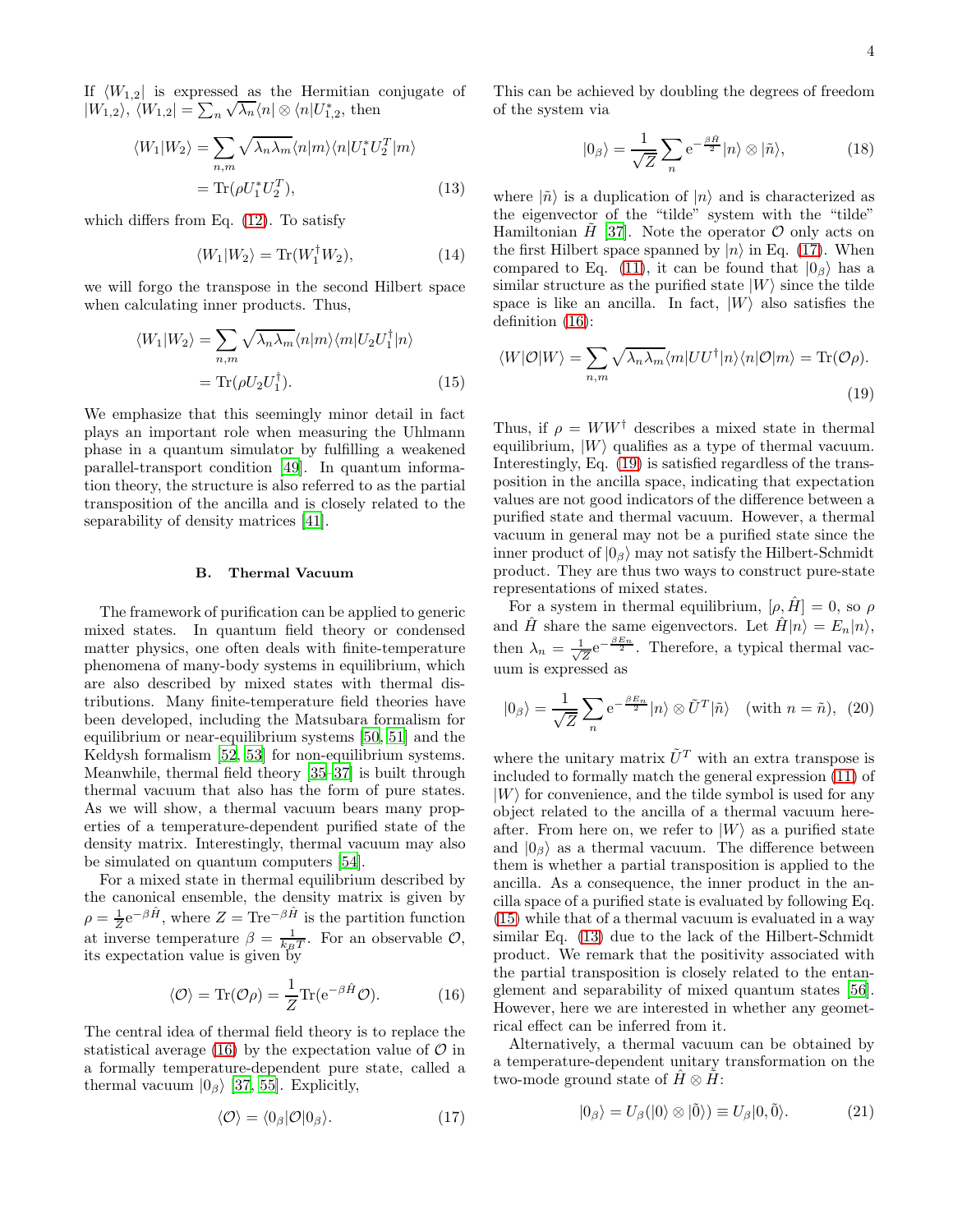Thus,  $|0_\beta\rangle$  is formally the ground state of the "thermal" Hamiltonian"  $\hat{H}_{\beta} = U_{\beta} \hat{H} U_{\beta}^{-1}$ , i.e.,  $\hat{H}_{\beta} |0_{\beta}\rangle = E_0 |0_{\beta}\rangle$ . This is why  $|0_{\beta}\rangle$  is called a thermal vacuum: It is the vacuum state of  $\hat{H}_{\beta}$  and is also temperature-dependent. Clearly,  $\hat{H}_{\beta}$  describes a large system when compared to  $H$  since its ground state already contains all information of the system governed by  $H$ . However, higher energy levels of  $\hat{H}_{\beta}$ , i.e.,  $|n_{\beta}\rangle = U_{\beta}|n,\tilde{n}\rangle$ , are usually irrelevant to our discussions.

#### <span id="page-4-0"></span>IV. THERMAL BERRY PHASE

## A. Generalization of the parallel-transport condition and Berry phase

Equipped with the two pure-state representations of mixed states, we are now ready to generalize the concepts of parallel transport and geometrical phase to mixed states. There are several ways to accomplish this, based on the choices of quantum systems on which the paralleltransport condition is imposed. We will demonstrate two generalizations of the Berry phase and compare the results from a purified state and a thermal vacuum.

The first generalization is derived from thermal field theory, but it can be applied to purified states as well. Note  $|0_{\beta}\rangle$  is the ground state of the thermal Hamiltonian  $\hat{H}_{\beta}$ . Hence, an extension of the Berry phase starts with a thermal system governed by  $\hat{H}_{\beta}$  undergoing a cyclic adiabatic process along a closed curve  $C(t) = \mathbf{R}(t)$  in the parameter space. Let the instantaneous thermal groundstate at t be  $|\Psi(t)\rangle = e^{i\theta_{TB}(t)}|0\rangle \langle \mathbf{R}(t)\rangle$ . We assume that the system is always in thermal equilibrium, so the density matrix and the Hamiltonian have common eigenvectors. Similar to the geometric formalism of the Berry phase, the parallel-transport condition can be obtained by replacing  $|\psi(t)\rangle$  in Eq. [\(4\)](#page-1-2) by the t-dependent thermal vacuum:

<span id="page-4-1"></span>
$$
\langle \Psi(t)|\frac{\mathrm{d}}{\mathrm{d}t}|\Psi(t)\rangle = 0.
$$
 (22)

Just like the pure-state situation, this condition eliminates the dynamical phase factor  $e^{-\frac{1}{\hbar}\int_0^t dt' E_0(\mathbf{R}(t))}$  generated by the time evolution via

<span id="page-4-2"></span>
$$
U_D(t) = e^{-\frac{i}{\hbar} \int_0^t \hat{H}_{\beta}(\mathbf{R}(t)) dt'}.
$$
 (23)

Substituting  $|\Psi(t)\rangle = e^{i\theta_{TB}(t)}|0\rangle \rho(\mathbf{R}(t))\rangle$  into Eq. [\(22\)](#page-4-1) and solving it like solving Eq. [\(8\)](#page-2-5), we get

$$
\theta_{TB}(C) = \mathrm{i} \oint_C \mathrm{d}t \langle 0_\beta (\mathbf{R}(t)) | \frac{\mathrm{d}}{\mathrm{d}t} | 0_\beta (\mathbf{R}(t)) \rangle. \tag{24}
$$

Since this generalization of the Berry phase is easier to obtain from the thermal-vacuum formalism, we refer to it as the thermal Berry phase hereafter.

In this generalization, it is the "thermal quantum system" governed by  $\hat{H}_{\beta}$  that experiences an adiabatic evolution. This may sound artificial since the dependence of  $\hat{H}_{\beta}$  on temperature obscures the physical interpretation of this process. Therefore, the adiabatic evolution and dynamical evolution [\(23\)](#page-4-2) of such a thermal quantum system may not occur in a natural way but may be simulated by engineered systems or on quantum computers. Nevertheless, some interesting results will be predicted under this generalization of the Berry phase.

#### B. Theoretical predictions

To derive the expression of the thermal Berry phase, one must be careful about whether the representation of the ancilla is for a thermal vacuum or purified state. Here we present two separate discussions.

#### <span id="page-4-5"></span>*1. Thermal vacuum*

For a thermal vacuum, the state vector in the ancilla follows Eq. [\(20\)](#page-3-5). Note the whole composite thermal system governed by  $\hat{H}_{\beta}$  is supposed to undergo an artificial adiabatic evolution along  $\mathbf{R}(t)$  at temperature T (with  $\beta = \frac{1}{k_B T}$ . Accordingly, the most general form of a thermal vacuum is written as

$$
|0_{\beta}(t)\rangle \equiv \frac{1}{\sqrt{Z(t)}}\sum_{n} e^{-\frac{\beta E_{n}(t)}{2}}|n(t)\rangle \otimes \tilde{U}^{T}(t)|\tilde{n}(t)\rangle, (25)
$$

where  $Z(t) \equiv Z(\mathbf{R}(t)), E_n(t) \equiv E_n(\mathbf{R}(t)), |n(t)\rangle \equiv$  $|n, \mathbf{R}(t)\rangle$ , and  $\hat{U}(t) \equiv \hat{U}(\mathbf{R}(t))$ . A straightforward calculation by using Eq. [\(24\)](#page-4-3) shows

$$
\theta_{TB} = i \int_0^{\tau} dt \left\{ -\frac{1}{2Z(t)} \sum_n e^{-\beta E_n(t)} \left( \frac{\dot{Z}(t)}{Z(t)} + \beta \dot{E}_n(t) \right) + \frac{1}{Z(t)} \sum_n e^{-\beta E_n(t)} \left[ \langle n(t) | \frac{d}{dt} | n(t) \rangle + \langle \tilde{n}(t) | \frac{d}{dt} | \tilde{n}(t) \rangle + \langle \tilde{n}(t) | \tilde{U}^*(t) \dot{\tilde{U}}^T(t) | \tilde{n}(t) \rangle \right] \right\}.
$$
\n(26)

Applying  $\dot{Z}(t) = -\sum_n \beta \dot{E}_n(t) e^{-\beta E_n(t)}$  and  $\sum_{n} e^{-\beta E_n(t)} = Z(t)$ , the first line of the right-hand-side of Eq. [\(26\)](#page-4-4) vanishes. Moreover, since  $|\tilde{n}(t)\rangle$  is a copy of  $|n(t)\rangle$ , we finally get

<span id="page-4-6"></span><span id="page-4-4"></span>
$$
\theta_{TB} = i \int_0^{\tau} dt \sum_n \frac{e^{-\beta E_n(t)}}{Z(t)} \Big[ 2\langle n(t)| \frac{d}{dt} | n(t) \rangle + \langle n(t) | \tilde{U}^*(t) \tilde{U}^T(t) | n(t) \rangle \Big], \tag{27}
$$

<span id="page-4-3"></span>or equivalently

$$
\theta_{TB} = 2\mathbf{i} \int_0^\tau \mathrm{d}t \mathrm{Tr}_t \left[ \rho(t) \left( \frac{\mathrm{d}}{\mathrm{d}t} + \frac{1}{2} \tilde{U}^*(t) \dot{\tilde{U}}^T(t) \right) \right], \quad (28)
$$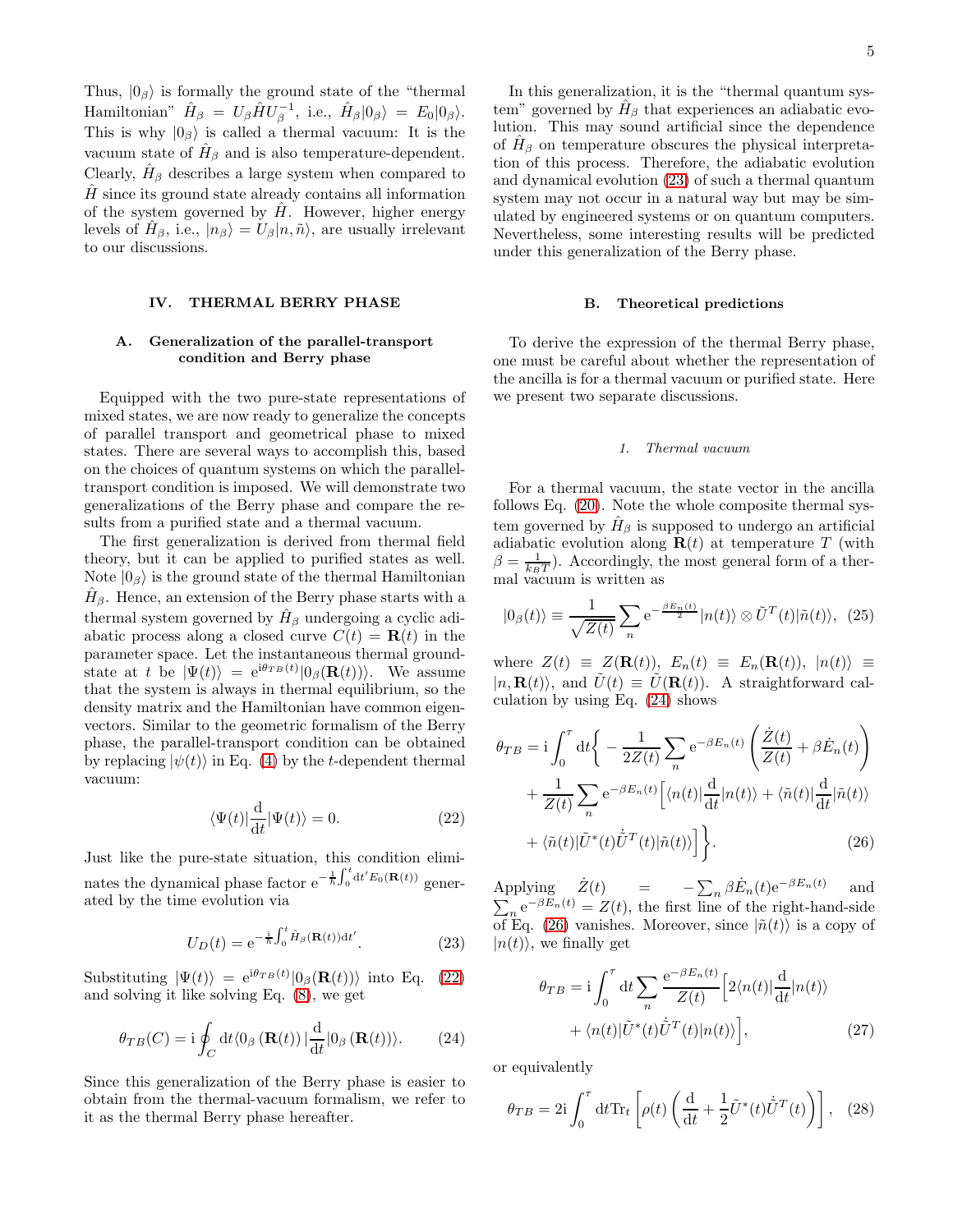where  $\text{Tr}_t$  means the trace is over the instantaneous states  $|n(t)\rangle$ ,  $n = 1, 2, \cdots, N$ . Here the factor 2 comes from the contributions of both the system and ancilla.

Let X be the tangent vector of the curve  $C(t)$ , which is locally expressed as  $X(t) = \frac{d}{dt}$ . For each energy level, we introduce the Berry connection

$$
A_B^n = \mathrm{i} \langle n(\mathbf{R}) | \mathrm{d} | n(\mathbf{R}) \rangle. \tag{29}
$$

Thus, the first term of  $\theta_{TB}$  is  $2\int_0^{\tau} \sum_n \frac{e^{-\beta E_n(t)}}{Z(t)} A^n_B(X(t)) dt$ , or equivalently

$$
2\oint_C \sum_n \frac{e^{-\beta E_n(\mathbf{R})}}{Z(\mathbf{R})} \mathbf{A}_B^n(\mathbf{R}) \cdot d\mathbf{R},
$$
 (30)

where  $\mathbf{A}_{B}^{n} = \mathrm{i}\langle n(\mathbf{R})|\nabla|n(\mathbf{R})\rangle$  is the Berry curvature associated with the *n*th level. Note  $\varphi$  $\mathcal{C}_{0}^{(n)}$  ${\bf A}_B^n({\bf R})\cdot d{\bf R}$  is actually the original Berry phase that the nth level acquires during the evolution. Therefore, this term is the weighted sum of the Berry phase of each level. Similar result can be found in Ref. [\[57\]](#page-13-19), which provides a direct comparison to the interferometric phase.

The first term of  $\theta_{TB}$  carries geometrical information about the topology of  $C(t)$  in the parameter space, which will be elaborated by an explicit example later. However, the role of the second is not so clear. At first look, its expression is not so "geometrical". If we introduce the connection 1-form

$$
A_U = \frac{1}{2}\tilde{U}^*d\tilde{U}^T = \frac{1}{2}\tilde{U}^*d(\tilde{U}^*)^{\dagger},\tag{31}
$$

then  $\frac{1}{2}\tilde{U}^*(t)\dot{\tilde{U}}^T(t) = A_U(X(t))$  can be understood as an effective gauge potential, and the thermal Berry phase can be formally expressed as

$$
\theta_{TB} = 2i \int_0^{\tau} dt \text{Tr}_t \left[ \rho(t) \nabla_X^U \right]
$$
  
=  $2i \int_0^{\tau} dt \sum_n \frac{e^{-\beta E_n(t)}}{Z(t)} \langle n(t) | \left( \frac{d}{dt} + A_U(X(t)) \right) | n(t) \rangle,$  (32)

where  $\nabla^U$  is the covariant derivative induced by the connection  $A_U$ . Note  $A_U$  is a pure gauge, thus the associated curvature is zero and has no geometrical effect accordingly. Moreover,  $A_U$  may not necessarily be a diagonal matrix with respect to the basis  $\{|n(t)\rangle\}$ . Thus, it may cause transitions between different energy levels. This is not surprising since what undergoes an adiabatic evolution is the quantum system governed by  $\hat{H}_{\beta}$  but not  $\hat{H}$ . Similarly, the parallel-transport condition [\(22\)](#page-4-1) only excludes the artificial time evolution [\(23\)](#page-4-2), which is governed by  $\hat{H}_{\beta}$ . Time evolution generated by  $\hat{H}$  or  $\tilde{H}$  is not forbidden.

For example, if the system is kept unchanged and the ancilla undergoes time evolution generated by a

time-independent Hamiltonian  $\tilde{H}$ , then the only timedependent part of the thermal vacuum [\(25\)](#page-4-5) is

$$
\tilde{U}^{T}(t) = \begin{pmatrix} e^{-\frac{i}{\hbar}E_{0}t} & 0 & 0 & \cdots \\ 0 & e^{-\frac{i}{\hbar}E_{1}t} & 0 & \cdots \\ 0 & 0 & e^{-\frac{i}{\hbar}E_{2}t} & \cdots \\ \vdots & \vdots & \vdots & \ddots \end{pmatrix}.
$$
 (33)

The thermal Berry phase in this case is actually the thermal dynamical phase generated by  $\hat{H}$ :

<span id="page-5-1"></span>
$$
\theta_{TB} = \sum_{n} \frac{e^{-\beta E_n}}{Z} \frac{E_n}{\hbar} \tau = \frac{\bar{E}\tau}{\hbar},\tag{34}
$$

<span id="page-5-0"></span>where  $\bar{E}$  is the average energy of the ancilla. Therefore, the thermal Berry phase is more than just a geometrical phase, it carries more information than the original Berry phase since a thermal vacuum has more degrees of freedom than a pure state of the system. For this reason, the thermal Berry phase may not be a simple geometrical phase of mixed states due to the possible inclusion of the dynamical phase. If we want the thermal Berry phase to be geometrical according to the conventional sense, we can set  $U = 1$  in Eq. [\(25\)](#page-4-5) to obtain the conventional result.

#### *2. Purified state*

After considering the thermal Berry phase of a thermal vacuum, we consider the analogous case of a purified state  $|W\rangle$ . Following a similar derivation, the counterpart of Eq. [\(26\)](#page-4-4) is

$$
\theta_{TB} = i \int_0^{\tau} dt \left\{ -\frac{1}{2Z(t)} \sum_n e^{-\beta E_n(t)} \left( \frac{\dot{Z}(t)}{Z(t)} + \beta \dot{E}_n(t) \right) \right. \\
\left. + \frac{1}{Z(t)} \sum_n e^{-\beta E_n(t)} \left[ \langle n(t) | \frac{d}{dt} | n(t) \rangle + \langle \tilde{n}(t) | \frac{d}{dt} | \tilde{n}(t) \rangle \right. \\
\left. + \langle \tilde{n}(t) | \dot{\tilde{U}}(t) \tilde{U}^\dagger(t) | \tilde{n}(t) \rangle \right] \right\}.
$$
\n(35)

Since  $|\tilde{n}(t)\rangle$  is simply a copy of  $|n(t)\rangle$  and  $\langle \tilde{n}(t)|\frac{\overleftarrow{d}}{dt}|\tilde{n}(t)\rangle \equiv$  $\left(\frac{d}{dt}\langle \tilde{n}(t)|\right)|\tilde{\tilde{n}}(t)\rangle = -\langle \tilde{n}(t)|\frac{d}{dt}|\tilde{n}(t)\rangle$ , then the two terms on the second line cancel each other just as those on the first line. We finally get the thermal Berry phase of a purified state:

$$
\theta_{TB} = \mathbf{i} \int_0^{\tau} dt \sum_n \frac{e^{-\beta E_n(t)}}{Z(t)} \langle \tilde{n}(t) | \dot{\tilde{U}}(t) \tilde{U}^\dagger(t) | \tilde{n}(t) \rangle,
$$
  

$$
= \mathbf{i} \int_0^{\tau} dt \text{Tr}_t \left[ \rho(t) \dot{\tilde{U}}(t) \tilde{U}^\dagger(t) \right]. \tag{36}
$$

Obviously, there is no geometrical term like [\(30\)](#page-5-0) in this situation. Thus, the thermal Berry phase of purified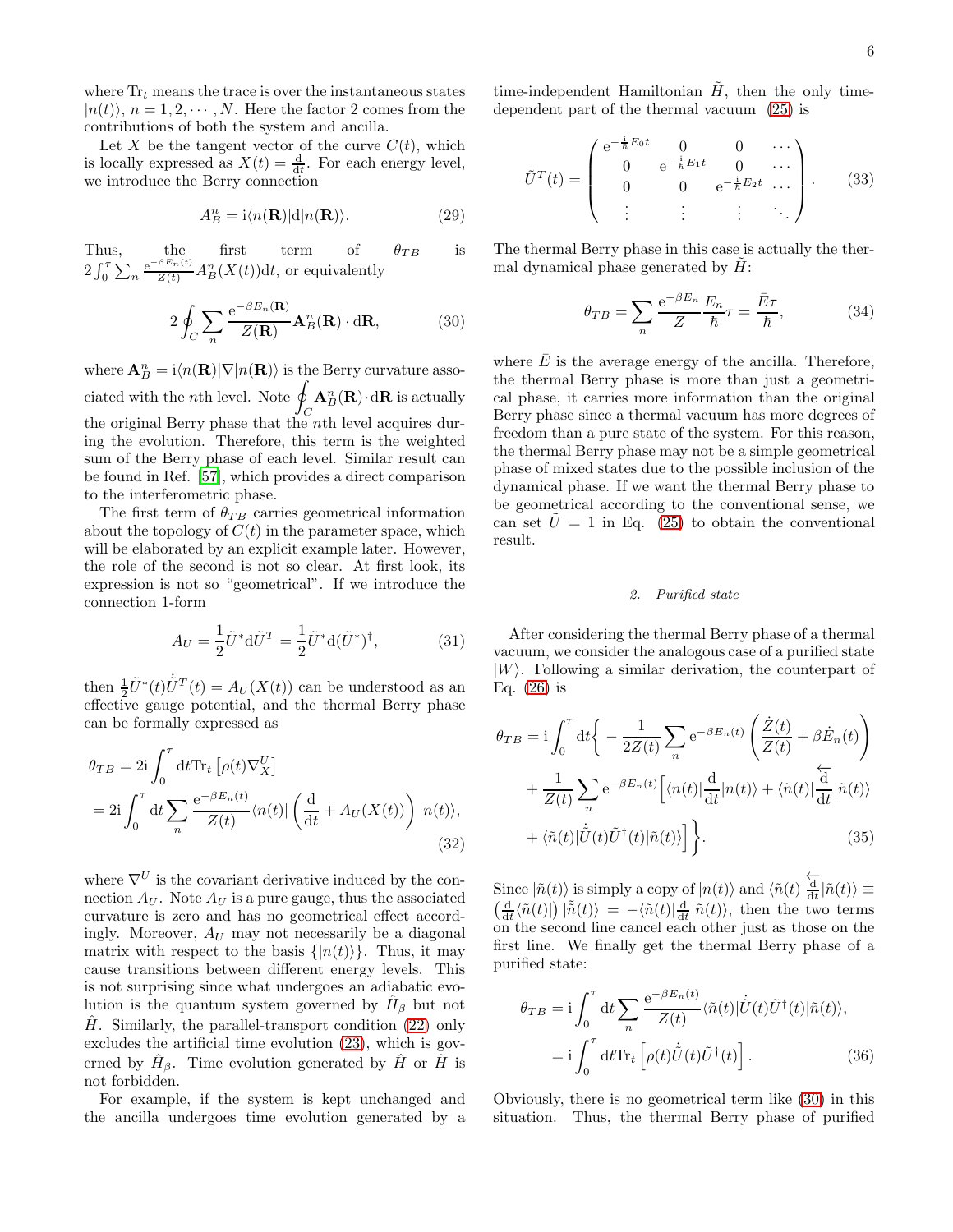states carries no geometrical information, which is essentially different from that of a thermal vacuum. Therefore, the partial transposition of the ancilla does produce a nontrivial geometrical effect that can be verified by the thermal Berry phase, in addition to its role in characterizing the separability of mixed states [\[41,](#page-13-3) [56\]](#page-13-18).

#### <span id="page-6-3"></span>C. Example

To illustrate the geometrical role of  $\theta_{TB}$  in differentiating a purified state from a thermal vacuum, we consider a generic two-level system described by the Hamiltonian  $\hat{H} = R\mathbf{n} \cdot \boldsymbol{\sigma}$ , where  $\boldsymbol{\sigma} = (\sigma_1, \sigma_2, \sigma_3)^T$  are the Pauli matrices. The unit vector n is parameterized as  $\mathbf{n} = (\sin \theta \cos \phi, \sin \theta \sin \phi, \cos \theta)^T$ . Hence, the parameter space is the two sphere  $S^2$ . The corresponding energy levels and eigenstates are

$$
E_{\pm} = \pm R, |R_{+}\rangle = \begin{pmatrix} \cos \frac{\theta}{2} \\ \sin \frac{\theta}{2} e^{i\phi} \end{pmatrix}, |R_{-}\rangle = \begin{pmatrix} \sin \frac{\theta}{2} \\ -\cos \frac{\theta}{2} e^{i\phi} \end{pmatrix}.
$$
\n(37)

Consider a mixed state in thermal equilibrium with temperature T. The density matrix  $\rho$  shares the eigenvectors with  $\hat{H}$ , and its eigenvalues are given by  $\lambda_{\pm} = \frac{e^{\mp \beta R}}{Z}$  $\frac{1}{Z}$ , where the partition function  $Z = e^{-\beta R} + e^{\beta R}$ . Let the system evolve along a closed curve  $C(t) := (\theta(t), \phi(t))$  on S 2 . The Berry connection for each level is

$$
A_B^{\pm} = \mathrm{i} \langle R_{\pm} | \mathrm{d} | R_{\pm} \rangle = -\frac{1}{2} \left( 1 \mp \cos \theta \right) \mathrm{d} \phi. \tag{38}
$$



<span id="page-6-2"></span>Figure 1. Thermal Berry phase of the two-level system in a thermal vacuum described by Eq. [\(39\)](#page-6-1) as a function of temperature for different values of the solid angle in the parameter space. From top to bottom:  $\Omega(C) = 2\pi, \pi, \pi/2, \pi/4$ .

If a thermal vacuum of the system plus ancilla is constructed, the thermal Berry phase in this process is

$$
\theta_{TB} = 2 \oint_C (\lambda_+ A_B^+ + \lambda_- A_B^-)
$$
  
=  $(2\lambda_- - 1)\Omega(C) - 4\lambda_- \pi$ , (39)

where  $\Omega(C) = 1$  $\frac{b}{C}$  (1 – cos  $\theta$ ) d $\phi$  is the solid angle enclosed by the loop C, and  $\lambda_+ + \lambda_- = 1$  has been applied in the last step. Therefore, the thermal Berry phase in this case only comes from the contribution of the first term of Eq. [\(27\)](#page-4-6) and indeed carries geometrical information as the system follows a loop  $C$  in the Bloch ball. If  $\Omega(C) = 2\pi$ , i.e. C is a great circle on  $S^2$  such as the meridian or equator, we have  $\theta_{TB} = \pm 2\pi = 0 \pmod{2\pi}$ at any temperature, which is a trivial phase. To visualize the result, we plot  $\theta_{TB}$  vs. temperature for different values of  $\Omega(C)$  in Fig. [1.](#page-6-2) At zero temperature, all results reduce to twice the ordinary Berry phase of the doublemode ground state  $|R_-\rangle \otimes |R_-\rangle$ . The factor of 2 comes from the equal contributions of both the system and ancilla. As the infinite-temperature limit is approached,  $\theta_{TB} \rightarrow 2\pi (= 0 \text{ mod } 2\pi)$  for any loop C. In this case, the density matrix corresponds to the center of the Bloch ball. Thus, any loop  $C$  shrinks to a single point, which has a trivial topology. Hence, the thermal Berry phase is trivial in the infinite-temperature limit. More technical details of this example, including classifying the equivalence class of mixed state based on the Berry phase, can be found in Appendix [B.](#page-11-1)

In contrast, if a purified state of the system plus ancilla is constructed for the same case, the thermal Berry phase can be shown to be identically zero (mod  $2\pi$ ), as it lacks geometrical information in this case. We remark that the thermal Berry phase counts the contributions from both the system and ancilla. In the case of a purified state, the total contribution vanishes at any temperature. Therefore, this example clearly shows that the thermal Berry phase can be used to distinguish the two different representations of mixed states (except the case with infinite temperature and the case with a great circle in the parameter space). We emphasize the result is quite general: As long as a Hamiltonian leads to a nontrivial thermal Berry phase for a thermal vacuum, the system can distinguish the result from a purified state since the thermal Berry phase is always zero for a purified state.

## <span id="page-6-0"></span>V. GENERALIZED GEOMETRICAL PHASE OF MIXED STATES

#### A. Generalization of parallel-transport condition

<span id="page-6-1"></span>The thermal Berry phase does predict interesting results for differentiating a thermal vacuum and purified state. However, the physical role of the thermal Hamiltonian  $\hat{H}_{\beta}$  is worth more investigations. Moreover, the thermal Berry phase may contain non-geometrical information. Here we presents another approach towards a geometrical generalization of the Berry phase. Note the system plus ancilla of a purified state is governed by the Hamiltonian  $\hat{H} \otimes \hat{H}$ . When compared to the thermal Berry phase, we may instead consider a composite state  $|W(t)\rangle$  evolving adiabatically under the composite Hamiltonian  $\hat{H} \otimes \hat{H}$ , which has a more physical meaning comparing to the temperature-dependent  $\hat{H}_{\beta}$ . Moreover, this adiabatic evolution can be incorporated in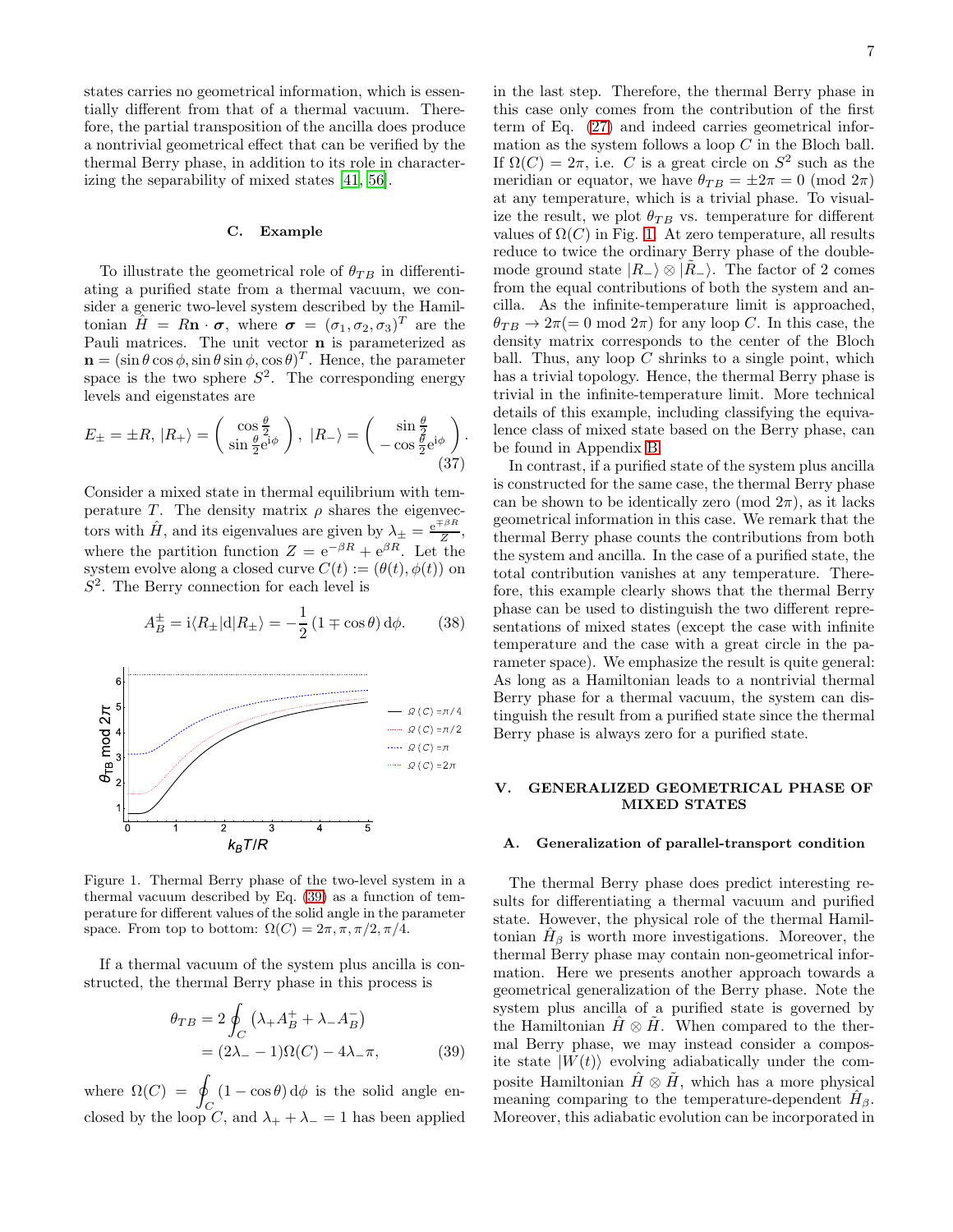certain composite unitary transformations that the composite system undergoes, as long as the related paralleltransport condition is satisfied. By replacing  $|\psi(t)\rangle$  in Eq. [\(4\)](#page-1-2) by  $|W(t)\rangle$ , we obtain the parallel-transport condition in this case:

$$
\langle W(t)|\frac{\mathrm{d}}{\mathrm{d}t}|W(t)\rangle = 0,\tag{40}
$$

where  $|W(t)\rangle$  is the purified state of  $\rho(t)$ . The dependence of  $\rho$  on t is via a t-dependent curve  $\mathbf{R}(t)$ :  $\rho(t) \equiv \rho(\mathbf{R}(t))$ . The density matrix here describes the system while its purification includes the ancilla. Using similar derivations, the corresponding parallel-transport conditions can also be constructed for a thermal vacuum. We present analyses of different types of unitary transformations in the following subsections.

## *1. Unitary transformations involving the system and ancilla*

We consider the most general situation, where both the system and ancilla undergo unitary transformations:

$$
|W(t)\rangle = U_1(t) \otimes \tilde{U}_2^T(t)|W(0)\rangle.
$$
 (41)

Here  $U_1(0) = 1 = \tilde{U}_2(0)$ . A previous study on a simulation of the Uhlmann phase [\[34\]](#page-12-14) has implemented the latter type of transformations. Generically,  $U_1 \neq \tilde{U}_2$ . The purification and density matrix respectively transform as

$$
W(t) = U_1(t)W(0)\tilde{U}_2(t), \quad \rho(t) = U_1(t)\rho(0)U_1^{\dagger}(t). \tag{42}
$$

Using  $|\dot{W}(t)\rangle = \left[\dot{U}_1(t) \otimes \tilde{U}_2^T(t) + U_1(t) \otimes \dot{\tilde{U}}_2^T(t)\right] |W(0)\rangle$ and the previous results, the parallel-transport condition becomes

$$
0 = \langle W(t)|\frac{d}{dt}|W(t)\rangle
$$
  
= Tr<sub>1</sub>  $\left[\rho(0)U_1^{\dagger}(t)\dot{U}_1(t)\right] + Tr_2 \left[\tilde{\rho}(0)\dot{\tilde{U}}_2(t)\tilde{U}_2^{\dagger}(t)\right]$  (43)

for a purified state. Following a similar derivation, we obtain the parallel-transport condition for a thermal vacuum:

$$
0 = \langle 0_{\beta}(t)| \frac{d}{dt} | 0_{\beta}(t) \rangle
$$
  
= Tr<sub>1</sub>  $\left[ \rho(0) U_1^{\dagger}(t) \dot{U}_1(t) \right] + Tr_2 \left[ \tilde{\rho}^T(0) \dot{\tilde{U}}_2(t) \tilde{U}_2^{\dagger}(t) \right],$  (44)

where  $\text{Tr}A = \text{Tr}A^T$  for an arbitrary matrix A has been applied for the second term. Since the two terms in the parallel-transport condition [\(43\)](#page-7-0) or [\(44\)](#page-7-1) are the integrands of the dynamical phase of the system and ancilla, both parallel-transport conditions lead to a vanishing total dynamical phase after a cycle:

$$
\theta_D + \tilde{\theta}_D = 0. \tag{45}
$$

Therefore, the dynamical phase is no longer a concern after imposing the proper condition of parallel transport for a purified state or thermal vacuum. In the following, we will study the geometrical phase accumulated in those parallel-transport processes.

## *2. Unitary transformation of the system only*

<span id="page-7-2"></span>By setting  $\tilde{U}_2 = 1$ , the transformation is on the system only. We will drop the subscript of  $U_1$  in this subsection. The parallel-transport condition becomes

$$
0 = \langle W(t)|\frac{d}{dt}|W(t)\rangle = \langle W(0)|\left(U^{\dagger}(t)\dot{U}(t)\right) \otimes 1|W(0)\rangle
$$

$$
= \text{Tr}_{1}\left[\rho(0)U^{\dagger}(t)\dot{U}(t)\right] \tag{46}
$$

for purified states. Here we have applied Eq. [\(19\)](#page-3-2) to the second line, and the trace is taken over the first Hilbert space only. Since no nontrivial transformation is imposed on the ancilla, the parallel-transport condition for the thermal vacuum is the same in this case.

Using  $\rho(0)U^{\dagger}(t) = U^{\dagger}(t)\rho(t)$ , we further get

<span id="page-7-4"></span>
$$
\operatorname{Tr}_{1}\left[\rho(t)\dot{U}(t)U^{\dagger}(t)\right] = 0. \tag{47}
$$

This is the parallel-transport condition (the weak version) introduced in Ref. [\[26](#page-12-12)]. Previous discussions indicate that the dynamical phase is excluded by the paralleltransport condition (see Eq. [\(5\)](#page-2-1) and its implications). It is also true here. If  $U(t)$  is the time evolution operator in the first Hilbert space, then  $i\hbar\dot{U}(t) = \hat{H}U(t)$ , which implies the vanishing of the dynamical phase of the system according to Ref. [\[26\]](#page-12-12):

$$
\theta_D = -\frac{1}{\hbar} \int_0^{\tau} dt \text{Tr}_1[\rho(t)\hat{H}] = 0.
$$
 (48)

<span id="page-7-0"></span>Hence, no dynamical phase is accumulated during parallel transport.

Since the unitary transformation preserves the norm of  $|W(t)\rangle$ , the condition [\(40\)](#page-7-2) is also equivalent to

<span id="page-7-3"></span>
$$
\operatorname{Im}\langle W(t)|\frac{\mathrm{d}}{\mathrm{d}t}|W(t)\rangle = 0.\tag{49}
$$

<span id="page-7-1"></span>The expression for a thermal vacuum has the same form. We emphasize that either Eq.  $(40)$  or  $(49)$  is only necessary but not sufficient for determining parallel transport. This is because  $U(t)$  cannot be uniquely determined by the parallel-transport condition of mixed states, in contrast to the pure-state case. Therefore, Ref. [\[26\]](#page-12-12) imposed a more stringent condition by strengthening Eq. [\(47\)](#page-7-4) as

<span id="page-7-5"></span>
$$
\langle n(t)|\rho(t)\dot{U}(t)U^{\dagger}(t)|n(t)\rangle = 0, \qquad (50)
$$

where  $|n(t)\rangle$  is an eigenvector of  $\rho(t)$ . This provides N conditions. In general, U still cannot be fully determined for mixed states since it has  $N \times N$  elements. However, for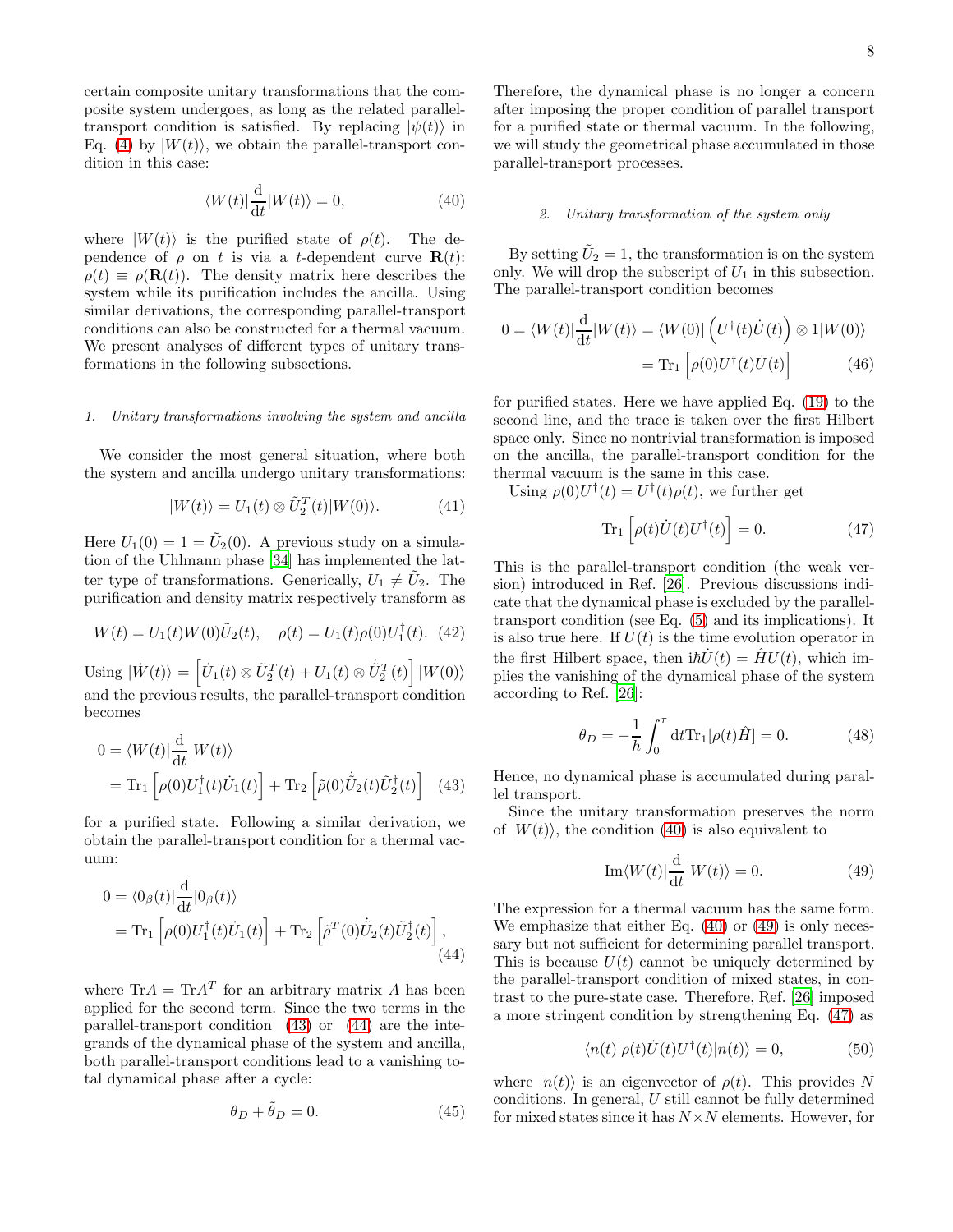a cyclic transformation satisfying  $\rho(\tau) = \rho(0)$ , a feasible choice is that  $U(\tau)$ , or even every  $U(t)$ , is a diagonal matrix. Then the strengthened condition [\(50\)](#page-7-5) is sufficient for the choice.

We emphasize that the necessary condition [\(49\)](#page-7-3) for parallel transport is quite loose, even a Uhlmann process with nonunitary transformations satisfies it (but not Eq. [\(40\)](#page-7-2)). Some details of the Uhlmann process can be found in Appendix [C.](#page-12-17) Hence, Eq. [\(49\)](#page-7-3) can be used as a weakened parallel-transport condition in experimental simulations of the Uhlmann phase [\[49\]](#page-13-10). Interestingly, different approaches for the geometrical phase of mixed states can be unified by a single condition [\(49\)](#page-7-3).

## <span id="page-8-4"></span>*3. Unitary transformation of the ancilla only*

We also contemplate possibilities of unitary transformations involving only the ancilla (the second Hilbert space). This can be done by setting  $U_1 = 1$  and drop the subscript of  $\tilde{U}_2$ . Then,

$$
|W(t)\rangle = 1 \otimes \tilde{U}^T(t)|W(0)\rangle
$$
  
= 
$$
\sum_{n} \sqrt{\lambda_n(0)} |n(0)\rangle \otimes \tilde{U}^T(t)|\tilde{n}(0)\rangle
$$
 (51)

subject to  $\tilde{U}(0) = 1$ . It is equivalent to  $W(t) =$  $W(0)\tilde{U}(t)$ . Under this transformation, the density matrix of the system is unchanged:  $\rho(t) = W(t)W^{\dagger}(t) =$  $\rho(0)$ , but a nonzero phase may be accumulated.

Applying the parallel-transport condition [\(40\)](#page-7-2) to a purified state, we get

$$
0 = \langle W(t)|\frac{d}{dt}|W(t)\rangle = \sum_{n} \lambda_n(0)\langle \tilde{n}(0)|\dot{\tilde{U}}(t)\tilde{U}^\dagger(t)|\tilde{n}(0)\rangle
$$

$$
= \text{Tr}_2[\tilde{\rho}(0)\dot{\tilde{U}}(t)\tilde{U}^\dagger(t)], \qquad (52)
$$

where the trace is over the ancilla (the second Hilbert space), and  $\tilde{\rho}(0) = \sum_n \lambda_n(0) |\tilde{n}(0)\rangle\langle \tilde{n}(0)|$  is the initial density matrix. Note  $\tilde{\rho}(t) = \tilde{U}(t)\tilde{\rho}(0)\tilde{U}^{\dagger}(t)$ , i.e., the density matrix of the ancilla changes, unlike that of the system. If  $\hat{U}$  is a dynamical evolution in the ancilla space such that  ${\rm i}\hbar\tilde{U}=\tilde{H}\tilde{U},$  then the parallel-transport condition leads to a vanishing dynamical phase of the ancilla accumulated during the process governed by the effective Hamiltonian  $\tilde{H}_{\tilde{U}}$ :

$$
\tilde{\theta}_D = -\frac{1}{\hbar} \int_0^\tau dt \text{Tr}_2[\tilde{\rho}(t)\tilde{H}_{\tilde{U}}] = 0,
$$
\n(53)

where  $\tilde{H}_{\tilde{U}} = \tilde{U} \tilde{H} \tilde{U}^{\dagger}$ . Therefore, the extra nongeometrical information induced by Eq. [\(33\)](#page-5-1) of the thermal Berry phase never appears here. This approach thus leads to a more geometrical generalization of the Berry phase. We remark that any unitary transformation  $U$  of the ancilla does not affect the cyclic evolution of the system because they do not contribute to the density matrix

directly. Thus, even after we strengthen the paralleltransport condition  $\langle \tilde{n}(0) | \tilde{\rho}(0) \dot{\tilde{U}}(t) \tilde{U}^{\dagger}(t) | \tilde{n}(0) \rangle = 0$  like Eq. [\(50\)](#page-7-5),  $\tilde{U}$  still cannot be fully determined. Therefore, many possibilities for this type of unitary transformations are allowed and will be illustrated by explicit examples later.

For a thermal vacuum, the parallel-transport condition implies

<span id="page-8-1"></span>
$$
0 = \langle 0_{\beta}(t)| \frac{d}{dt} | 0_{\beta}(t) \rangle
$$
  
= 
$$
\sum_{n} \lambda_{n}(0) \langle \tilde{n}(0) | \tilde{U}^{*}(t) \dot{\tilde{U}}^{T}(t) | \tilde{n}(0) \rangle
$$
  
= 
$$
\text{Tr}_{2}[\tilde{\rho}^{T}(0) \dot{\tilde{U}}(t) \tilde{U}^{\dagger}(t)], \qquad (54)
$$

Here  $|0_{\beta}(t)\rangle$  describes thermal vacuum with the inner product of its ancilla evaluated according to Eq. [\(13\)](#page-3-4). Thus, if the ancilla undergoes a dynamical evolution governed by  $\hat{H}^T$ ,  $i\hbar\dot{\tilde{U}} = \tilde{H}^T\tilde{U}$ , then the parallel-transport condition also leads to a vanishing dynamical phase of the ancilla:

$$
\tilde{\theta}_D = -\frac{1}{\hbar} \int_0^{\tau} dt \text{Tr}_2[\tilde{\rho}(t)\tilde{H}^T] = 0.
$$
 (55)

Therefore, neither a purified state nor a thermal vacuum acquires a finite dynamical phase if the corresponding parallel-transport condition is followed.

#### B. Generalized Berry phase

<span id="page-8-0"></span>A generalization of the Berry phase following the parallel-transport conditions discussed previously can now be defined as the phase accumulated when a purified state or thermal vacuum experiences cyclic paralleltransport satisfying Eq. [\(40\)](#page-7-2). We refer to this phase as the generalized Berry phase, given by

$$
\theta_G = \arg \langle W(0) | W(\tau) \rangle \quad \text{(purified state)},
$$
  
= 
$$
\arg \langle 0_\beta(0) | 0_\beta(\tau) \rangle \quad \text{(thermal vacuum)}, \tag{56}
$$

where  $t = 0$  and  $t = \tau$  respectively denote the initial and final parameters. For the purified state, it can be further expressed as  $\theta_G = \arg \text{Tr} \left[ W^{\dagger}(0) W(\tau) \right]$ . For the thermal vacuum, it does not have such a simplification since the inner product in the ancilla space is evaluated according to Eq. [\(13\)](#page-3-4).

When both the system and ancilla undergo a composite unitary transformation  $U_1 \otimes \tilde{U}_2^T$ , we get

<span id="page-8-3"></span><span id="page-8-2"></span>
$$
\theta_G = \arg \text{Tr} \left[ \sqrt{\rho(0)} U_1(\tau) \sqrt{\rho(0)} \tilde{U}_2(\tau) \right] \tag{57}
$$

for a purified state or

$$
\theta_G = \arg \text{Tr} \left[ \sqrt{\tilde{\rho}(0)}^T U_1(\tau) \sqrt{\tilde{\rho}(0)}^T \tilde{U}_2(\tau) \right] \tag{58}
$$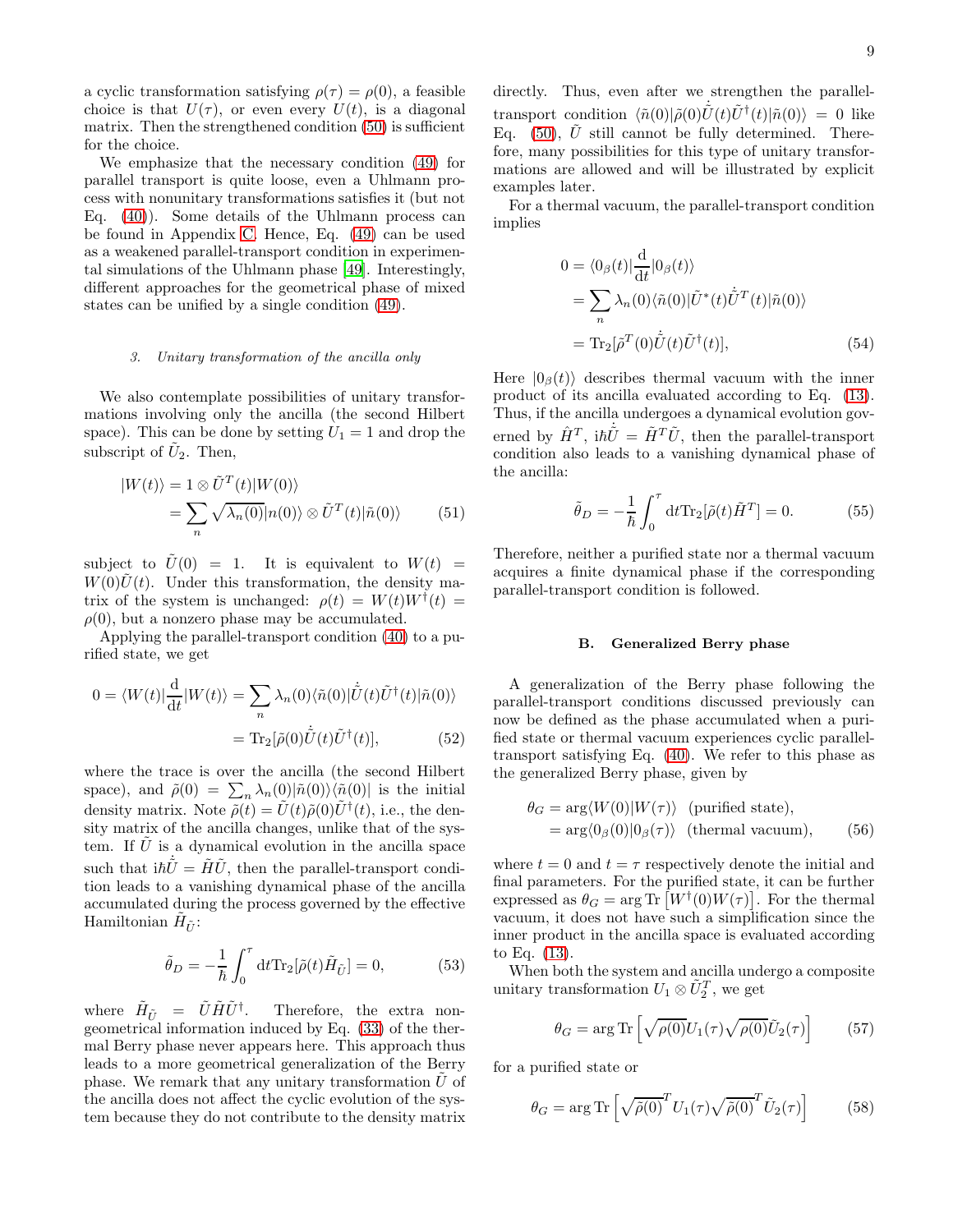for a thermal vacuum. Here we have omitted the subscripts "1" and "2" because the trace can be evaluated either in the system or ancilla space. Detailed derivations are given in Appendix [A.](#page-11-2) Those expressions are direct generalizations of the interferometric phase to mixed states.

The expressions simplify if the unitary transformation only acts on the system or ancilla but not both. If only the system undergoes a unitary transformation  $U$ , we recover the interferometric phase [\[26](#page-12-12)]

$$
\theta_G = \arg \text{Tr}_1 \left[ \rho(0) U(\tau) \right] \tag{59}
$$

for both purified state and thermal vacuum since the difference of the ancilla does not contribute. If only the ancilla undergoes a unitary transformation  $U$ , we obtain a geometrical phase by manipulating the second Hilbert space. The result is

$$
\theta_G = \arg \text{Tr}_2 \left[ \tilde{\rho}(0) \tilde{U}(\tau) \right] \tag{60}
$$

for the ancilla of a purified state and

$$
\theta_G = \arg \text{Tr}_2 \left[ \tilde{\rho}^T(0) \tilde{U}(\tau) \right] \tag{61}
$$

for the ancilla of a thermal vacuum.

## C. Examples

After showing the general frameworks, we use explicit examples to demonstrate the geometrical relevance of the generalized Berry phase. We first consider the most generic case that both the system and ancilla undergo a cyclic adiabatic process along a closed curve  $C(t) := \mathbf{R}(t)$ in the parameter space. For simplicity, we also assume  $[\rho(t), H(t)] = 0$ , so they share the same eigenvectors. Thus, each energy level obtains its Berry phase at the end of the process. The unitary transformations of the system and ancilla when the parameter takes the value  $t$ are respectively given by

$$
U_1(t) = \sum_n e^{-\int_{0,C}^t dt' \langle n(t')| \frac{d}{dt'} |n(t')\rangle} |n(t)\rangle\langle n(0)|,
$$
  

$$
\tilde{U}_2(t) = \sum_n e^{\int_{0,C}^t dt' \langle \tilde{n}(t')| \frac{d}{dt'} |\tilde{n}(t')\rangle} |\tilde{n}(0)\rangle\langle \tilde{n}(t)|,
$$
 (62)

<span id="page-9-1"></span><span id="page-9-0"></span>where  $|n(t)\rangle \equiv |n(\mathbf{R}(t))\rangle$ ,  $|\tilde{n}(t)\rangle \equiv |\tilde{n}(\mathbf{R}(t))\rangle$  and the dynamical phase has been eliminated by the paralleltransport condition, as discussed previously. A straightforward calculation shows that the transformations satisfy

$$
\dot{U}_{1}(t)U_{1}^{\dagger}(t) = \sum_{n} \left[ -\langle n(t)| \frac{d}{dt} |n(t)\rangle |n(t)\rangle \langle n(t)| + \left( \frac{d}{dt} |n(t)\rangle \right) \langle n(t)| \right],
$$
\n
$$
\dot{\tilde{U}}_{2}(t)\tilde{U}_{2}^{\dagger}(t) = \sum_{n} \langle \tilde{n}(t)| \frac{d}{dt} |\tilde{n}(t)\rangle |\tilde{n}(0)\rangle \langle \tilde{n}(0)| + \sum_{nm} e^{\int_{0,C}^{t} dt' \left( \langle \tilde{n}(t')| \frac{d}{dt'} |\tilde{n}(t')\rangle - \langle \tilde{m}(t')| \frac{d}{dt'} |\tilde{m}(t')\rangle \right)} \langle \tilde{n}(t)| \frac{d}{dt} |\tilde{m}(t)\rangle |\tilde{n}(0)\rangle \langle \tilde{m}(0)|,
$$
\n(63)

which further imply  $\langle n(t)|U_1(t)U_1^{\dagger}(t)|n(t)\rangle = 0$  and either  $\langle \tilde{n}(0) | \dot{\tilde{U}}_2(t) \tilde{U}_2^{\dagger}(t) | \tilde{n}(0) \rangle = 0$  for a purified state or  $\langle \tilde{n}(0)|\tilde{U}_2^*(t)\dot{\tilde{U}}_2^T(t)|\tilde{n}(0)\rangle = 0$  for a thermal vacuum. Therefore, the condition [\(47\)](#page-7-4) of the system and either [\(52\)](#page-8-0) or [\(54\)](#page-8-1) of the ancilla are respectively satisfied.

At the end of a cycle  $(t = \tau)$ , each energy level of the system acquires the corresponding Berry phase shown in Eq. [\(1\)](#page-1-3), and each energy level of the ancilla acquires a geometrical phase  $\tilde{\theta}_{\tilde{n}}(C)$  =  $-\theta_n(C)$ . In the space spanned by the eigenvectors of  $\rho(0)$ , the related unitary transformations are given by  $U_1(\tau) = \tilde{U}_2^{\dagger}(\tau) = diag(e^{i\theta_1}, e^{i\theta_2}, \cdots)$ . Using  $\sqrt{\rho(0)}$  =  $diag(\sqrt{\lambda_1(0)}, \sqrt{\lambda_2(0)}, \cdots)$ , Eqs. [\(58\)](#page-8-2) and [\(57\)](#page-8-3) both predict

$$
\theta_G(C) = 0,\t(64)
$$

so the generalized Berry phase vanishes for both purified state and thermal vacuum. Interestingly, this happens since the geometrical contributions from the system and ancilla cancel each other exactly.

If  $\tilde{U}_2 = 1$ , the geometrical phase reduces to

$$
\theta_G(C) = \arg \operatorname{Tr}_1\left[\rho(0)U_1(\tau)\right] = \arg \sum_n \left[\lambda_n(0)e^{i\theta_{Bn}}\right],\tag{65}
$$

which is the argument of the weighted summation of the Berry phase factor of each level. This holds for both purified state and thermal vacuum since  $\tilde{U}_2 = 1$  here. If  $\rho$  denotes a thermal equilibrium state at temperature T, then

$$
\theta_G(C) = \arg \sum_n \left[ \frac{e^{-\beta E_n(0)}}{Z(0)} e^{i\theta_{B_n}} \right].
$$
 (66)

This also recovers the result of the interferometric phase [\[26\]](#page-12-12). We remark that the generalized Berry phase is the argument of the thermal average of the Berry phase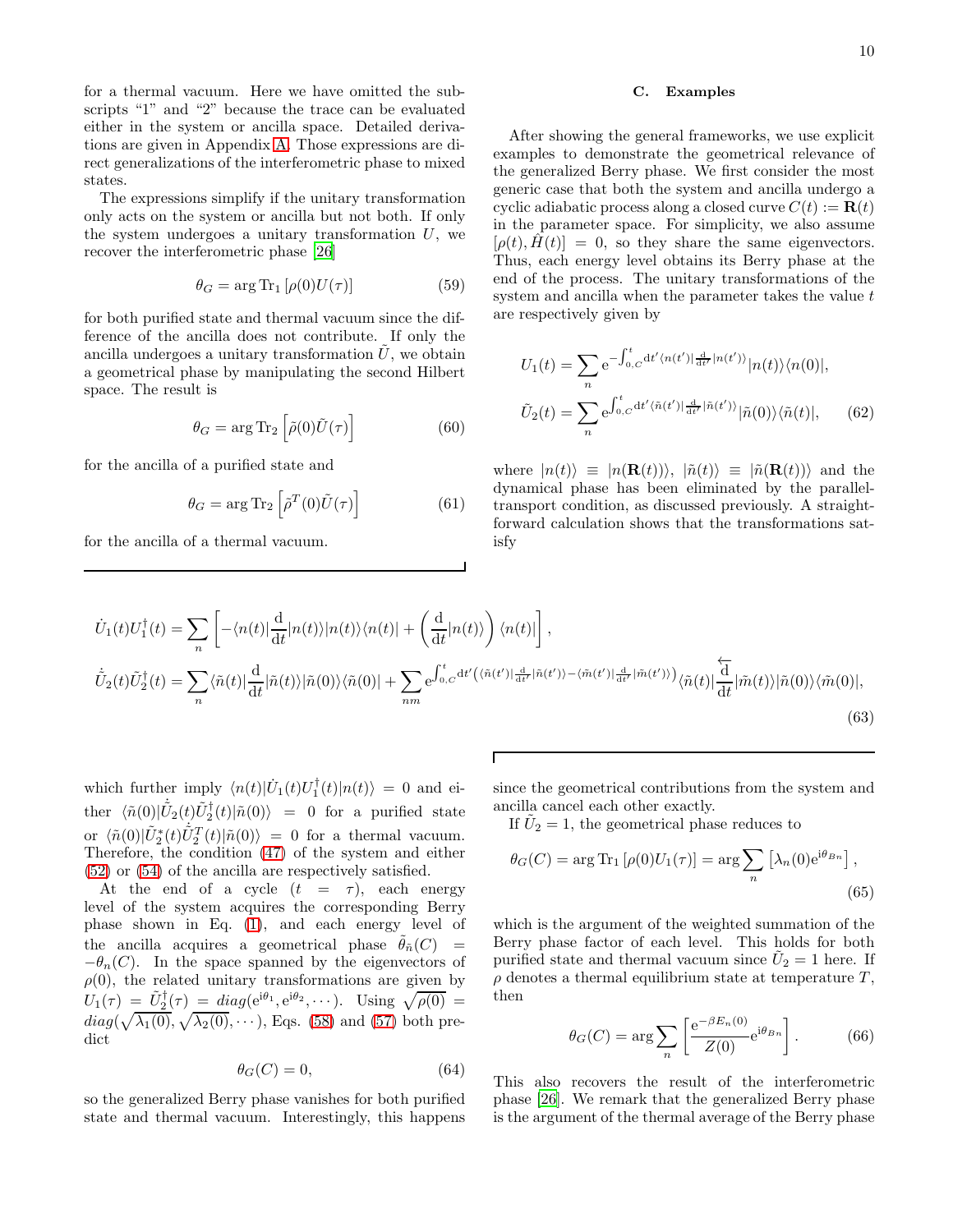factor if only the system experiences a unitary transformation. This is in direct contrast to Eq. [\(30\)](#page-5-0), where a weighted sum of the Berry phase is taken.

The first example does not tell the difference between a purified state and thermal vacuum, so we present another example to show that the generalized Berry phase can distinguish them by considering a two level system initially described by  $H = R\sigma_2$  at temperature T with the two eigenvectors  $|R_{\pm}\rangle$ . Similarly, the ancilla space is spanned by  $|R_{\pm}\rangle$ . Let the composite state experience a unitary transformation acting only on the ancilla:  $1 \otimes \tilde{U}^T(t)$ . Here  $\tilde{U}(t)$  is an off-diagonal phase-shifting operator given by

$$
\tilde{U}(t) = e^{\int_0^t dt' \langle \tilde{R}_+(t') | \frac{d}{dt'} | \tilde{R}_+(t') \rangle} |\tilde{R}_-(0) \rangle \langle \tilde{R}_+(t)|
$$
\n
$$
+ e^{\int_0^t dt' \langle \tilde{R}_-(t') | \frac{d}{dt'} | \tilde{R}_-(t') \rangle} |\tilde{R}_+(0) \rangle \langle \tilde{R}_-(t)|. \tag{67}
$$

Here  $|\tilde{R}_{\pm}(0)\rangle = |\tilde{R}_{\pm}\rangle$  and  $|\tilde{R}_{\pm}(t)\rangle = V(t)|\tilde{R}_{\pm}(0)\rangle$  are generated by a unitary transformation  $V(t)$ . The unitarity of  $\tilde{U}(t)$  can be verified via  $\tilde{U}(t)\tilde{U}^{\dagger}(t) = |\tilde{R}_{+}\rangle\langle\tilde{R}_{+}| +$  $|\tilde{R}_{-}\rangle\langle\tilde{R}_{-}$  = 1 and  $\tilde{U}^{\dagger}(t)\tilde{U}(t) = |\tilde{R}_{+}(t)\rangle\langle\tilde{R}_{+}(t)| +$  $|\tilde{R}_-(t)\rangle\langle\tilde{R}_-(t)| = V(t)V^{\dagger}(t) = 1.$  Let

$$
\theta_{\pm}(t) = \mathbf{i} \int_0^t \mathrm{d}t' \langle \tilde{R}_{\pm}(t') | \frac{\mathrm{d}}{\mathrm{d}t'} | \tilde{R}_{\pm}(t') \rangle. \tag{68}
$$

It can be shown that

$$
\dot{\tilde{U}}(t)\tilde{U}^{\dagger}(t) = e^{i(\theta_{-}(t)-\theta_{+}(t))}\langle \dot{\tilde{R}}_{+}(t)|\tilde{R}_{-}(t)\rangle|\tilde{R}_{-}(0)\rangle\langle \tilde{R}_{+}(0)|
$$
\n
$$
+ e^{i(\theta_{+}(t)-\theta_{-}(t))}\langle \dot{\tilde{R}}_{-}(t)|\tilde{R}_{+}(t)\rangle|\tilde{R}_{+}(0)\rangle\langle \tilde{R}_{-}(0)|, \qquad (69)
$$

which satisfies  $\langle \tilde{R}_{\pm}(0) | \dot{\tilde{U}}(t) \tilde{U}^{\dagger}(t) | \tilde{R}_{\pm}(0) \rangle = 0$ . Therefore, the parallel-transport condition holds for both the purified state and thermal vacuum. Moreover, since  $U$  only transforms the state vector of the ancilla, the density matrix of the system remains unchanged, as we have pointed out in Sec. [V A 3.](#page-8-4) Thus, it is a cyclic transformation of the system as well. We further assume that  $V(t)$  is induced by a closed curve  $C(t)$  on the unit two-sphere  $S^2$ as discussed in the example of Sec. [IV C.](#page-6-3)

At the end of the transformation, it can be shown that

$$
\tilde{U}(\tau) = \begin{pmatrix} 0 & e^{-i\Omega(C)} \\ e^{i\Omega(C)} & 0 \end{pmatrix},\tag{70}
$$

where  $\Omega(C)$  is the solid angle encircled by C. Note the initial density matrix of the ancilla is

$$
\tilde{\rho}(0) = \frac{1}{2}(1 - \tanh \beta R \sigma_2) = \begin{pmatrix} 1 & \text{itanh}\,\beta R \\ -\text{itanh}\,\beta R & 1 \end{pmatrix} . \tag{71}
$$

Applying Eqs. [\(60\)](#page-9-0) and [\(61\)](#page-9-1), the generalized Berry phase is

$$
\theta_G = \arg(-\sin\Omega\tanh\beta R) = \frac{\pi}{2} [1 + \text{sgn}(\sin\Omega)] \quad (72)
$$

for the ancilla of a purified state and

$$
\theta_G = \arg(\sin \Omega \tanh \beta R)
$$
  
=  $\frac{\pi}{2} [1 - \text{sgn} (\sin \Omega \tanh \beta R)]$  (73)

for the ancilla of a thermal vacuum. The two expressions are off by a difference of  $\pi sgn(\sin \Omega \tanh \beta R) = \pm \pi$ . Thus, the generalized Berry phase can distinguish the purified state and thermal vacuum at finite temperatures  $(0 < T < \infty)$  for this setup. Therefore, the ability of the generalized Berry phase to differentiate a purified state and thermal vacuum depends on the protocol involved. There is another subtlety here associated with the infinite-temperature limit. In this case,  $\tanh \beta R \rightarrow 0$ , and its sign is ill-defined, causing  $\theta_G$  for both purified states and thermal vacua to be ill-defined as well. However, this is not a general result at infinite temperature because  $\theta_G(C)$  can be defined at any temperature, including the infinite-temperature limit, in the previous example.

Due to the diversity of possible unitary transformations in the ancilla space, it is difficult to derive a set of criteria for classifying what kinds of transformations can or cannot differentiate a purified state from a thermal vacuum. Nevertheless, our examples show both possibilities for a two-level system plus its environment.

#### D. Experimental implications

While purified states of a two-level system incorporating environmental effects have been simulated on the IBM quantum platform [\[34\]](#page-12-14), thermal vacua of the transverse Ising model has been experimentally realized on an ion-trap quantum computer by the quantum approximate optimization algorithm [\[54\]](#page-13-16). Moreover, partial transposition of a composite system has been approximately realized on quantum computers with various numbers of qubits [\[42](#page-13-4)[–44](#page-13-5)]. Therefore, a comparison of the geometric effects reflected by the generalizations of the Berry phase of purified states or thermal vacua is expected to be achievable in future experiments on quantum computers or quantum simulators.

For example, one may consider two identical composite quantum systems of the last example of the generalized Berry phase and then apply a partial transposition to one of the composite systems. As a consequence, the composite system with a partial transposition corresponds to a purified state while the one without partial transposition may be viewed as a thermal vacuum. By applying parallel transport that involves the ancilla to both composite systems and extract their generalized Berry phase after a cycle, a  $\pi$ -phase difference is expected between the two composite systems. Given the large phase difference  $(\pi)$ between them after a cycle, the result is robust against small perturbations and offers another demonstration of geometrical protection of information.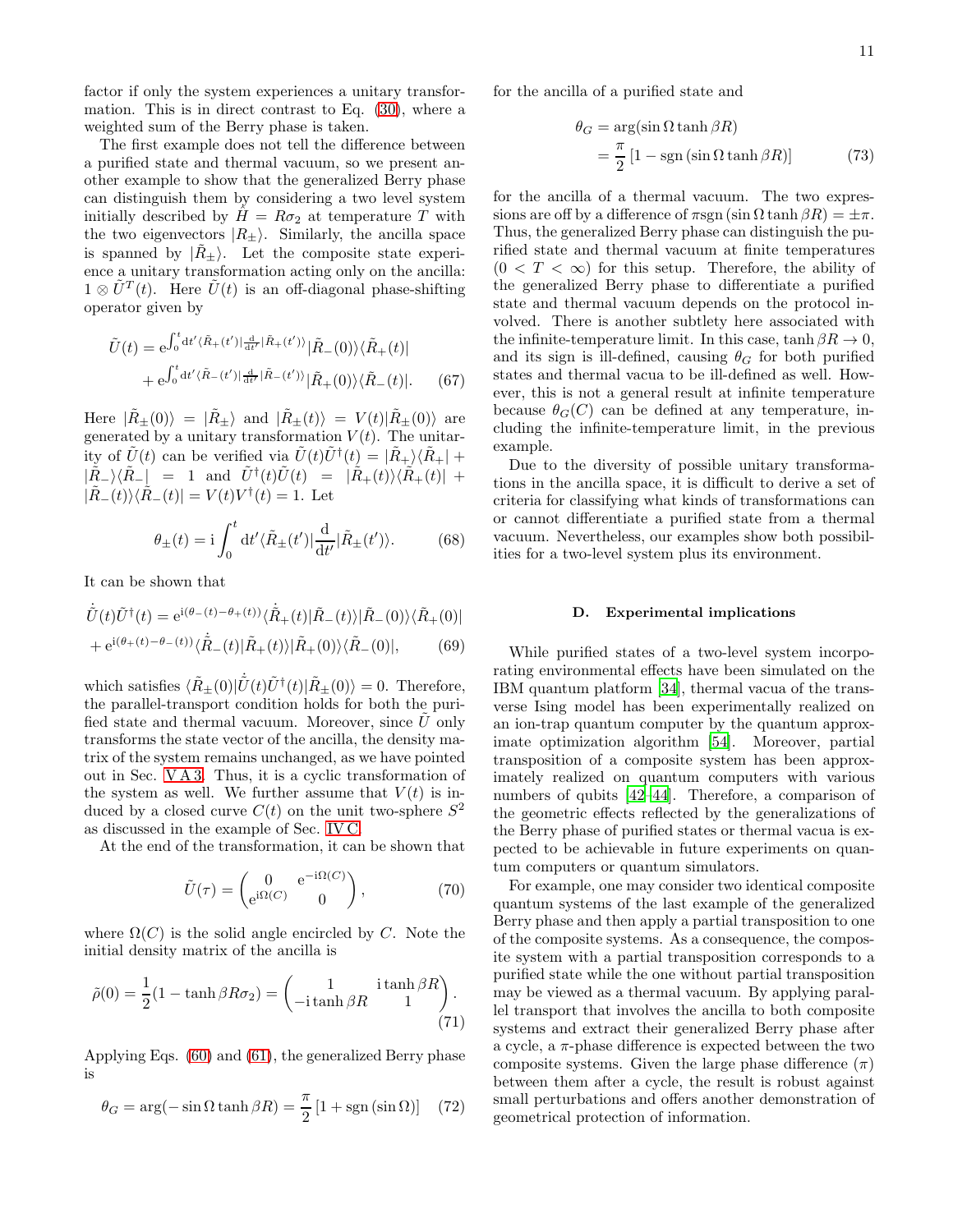## <span id="page-11-0"></span>VI. CONCLUSION

The two pure-state representations of mixed states via purified states or thermal vacua have been developed in different branches of physics. Their difference lies in a partial transposition of the ancilla, which has its origin in the Hilbert-Schmidt product for purified states. By constructing analogues of adiabatic processes of pure states, the thermal Berry phase has been constructed and shown to differentiate a purified state from a thermal vacuum. However, the thermal Berry phase may include non-geometrical information. The generalized Berry phase is then constructed by generalizing the parallel-transport conditions to properly include the system and ancilla, and only geometrical contributions are included. Depending on the protocol and setup, the generalized Berry phase may also differentiate a purified state from a thermal vacuum. Future demonstrations of

the interplay between geometric effects and partial transposition of mixed-state representations on quantum computers or simulators will advance our understanding of quantum systems at finite temperatures.

#### ACKNOWLEDGMENTS

H. G. was supported by the National Natural Science Foundation of China (Grant No. 12074064). C. C. C. was supported by the National Science Foundation under Grant No. PHY-2011360.

## <span id="page-11-2"></span>Appendix A: Some Derivations

A derivation of Eq. [\(57\)](#page-8-3) is outlined here:

$$
\theta_G = \arg \sum_{nm} \sqrt{\lambda_n(0)\lambda_m(0)} \langle n(0)|U_1(\tau)|m(0)\rangle \langle \tilde{m}(0)|\tilde{U}_2(\tau)|\tilde{n}(0)\rangle
$$
  
\n
$$
= \arg \sum_{nm} \langle n(0)|\sqrt{\rho(0)}U_1(\tau)\sqrt{\rho(0)}|m(0)\rangle \langle \tilde{m}(0)|\tilde{U}_2(\tau)|\tilde{n}(0)\rangle
$$
  
\n
$$
= \arg \text{Tr}\left[\sqrt{\rho(0)}U_1(\tau)\sqrt{\rho(0)}\tilde{U}_2(\tau)\right].
$$
 (A1)

where we have applied  $n = \tilde{n}$  and  $m = \tilde{m}$ . Note there is no need to distinguish the system and ancilla since the trace in the last line can be evaluated in either space, and we accordingly omit the subscript "1" or "2". Similarly, Eq. [\(58\)](#page-8-2) is evaluated as follows.

$$
\theta_G = \arg \sum_{nm} \sqrt{\lambda_n(0)\lambda_m(0)} \langle n(0)|U_1(\tau)|m(0)\rangle \langle \tilde{n}(0)|\tilde{U}_2^T(\tau)|\tilde{m}(0)\rangle
$$
  
\n
$$
= \arg \sum_{nm} \langle n(0)|U_1(\tau)|m(0)\rangle \langle \tilde{n}(0)|\sqrt{\tilde{\rho}(0)}\tilde{U}_2^T(\tau)\sqrt{\tilde{\rho}(0)}|\tilde{m}(0)\rangle
$$
  
\n
$$
= \arg \text{Tr}\left[\sqrt{\tilde{\rho}(0)}^T U_1(\tau)\sqrt{\tilde{\rho}(0)}^T \tilde{U}_2(\tau)\right].
$$
 (A2)

### <span id="page-11-1"></span>Appendix B: More details of thermal Berry phase of two-level systems

The density matrix of the two-level system in thermal equilibrium in the example in the main text can be expressed as

$$
\rho_{\mathbf{x}} = \frac{1}{2} \left( 1 - \tanh(\beta R) \mathbf{n} \cdot \boldsymbol{\sigma} \right) \tag{B1}
$$

with  $\lambda_{\pm} = \frac{1}{2}(1 \mp \tanh(\beta R))$ . Here  $\mathbf{x} = -\tanh(\beta R)$ n is the characteristic vector of  $\rho_{\mathbf{x}}$ . Thus, the space of all mixed states may be represented by x as a unit ball,

the so-called Bloch ball. The pure states correspond to the boundary of the Bloch ball, which is the Bloch sphere [\[58](#page-13-20)]. Note any density matrix physically equivalent to  $\rho_{\mathbf{x}}$  can be obtained by performing a unitary transformation on  $\rho_{\mathbf{x}}$ :  $U \rho_{\mathbf{x}} U^{\dagger}$ . If we set  $U = \frac{1}{\sqrt{2}}$  $\frac{1}{2}(1 - i\boldsymbol{\sigma} \cdot \mathbf{a}),$ it can be shown that

$$
U\rho_{\mathbf{x}}U^{\dagger} = \rho_{\mathbf{x}'} = \rho_{(\mathbf{x}\cdot\mathbf{a})\mathbf{a} + \mathbf{x}\times\mathbf{a}}.
$$
 (B2)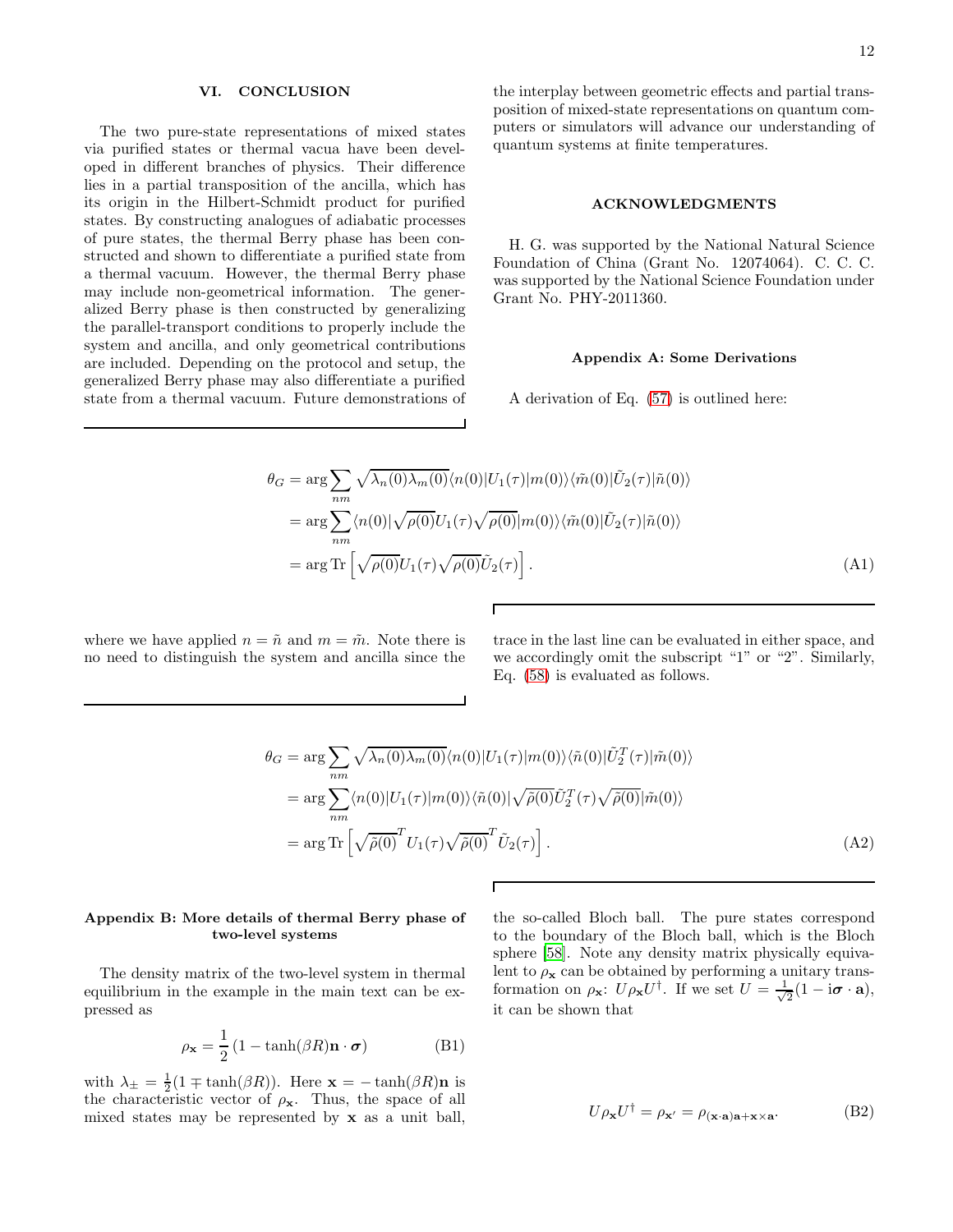Moreover,  $|\mathbf{x}'| = |(\mathbf{x} \cdot \mathbf{a})\mathbf{a} + \mathbf{x} \times \mathbf{a}| = |\mathbf{x}|$ . Thus, all mixed states equivalent to  $\rho_{\mathbf{x}}$  form a spherical shell of radius

$$
|\mathbf{x}| = \lambda_{+} - \lambda_{-} = \frac{\theta_{TB} + 4\pi\lambda_{-}}{\Omega(C)}
$$
(B3)

inside the Bloch ball. That means all mixed states belonging to the same equivalence class have the same thermal Berry phase if the temperature and the loop in the parameter space are both specified.

#### <span id="page-12-17"></span>Appendix C: More discussions of Uhlmann process

The discussion in the main text is focused on unitary transformations. Meanwhile, the Uhlmann process may involve nonunitary transformations [\[24\]](#page-12-10). Nevertheless, the parallel-transport condition [\(49\)](#page-7-3) also unifies Uhlmann's parallel-transport condition [\[49](#page-13-10)]. We briefly outline the arguments here. To generalize the concept of quantum holonomy to mixed states, Uhlmann lifted the parallel-transport condition to the non-Abelian case [\[20\]](#page-12-8). Explicitly,

$$
\dot{W}^{\dagger}W = W^{\dagger}\dot{W},\tag{C1}
$$

- <span id="page-12-0"></span>[1] M. V. Berry, Proc. R. Soc. A 392, 45 (1984).
- <span id="page-12-1"></span>[2] B. Simon, Phys. Rev. Lett. **51**, 2167 (1983).
- <span id="page-12-3"></span>[3] F. Wilczek and A. Zee, Phys. Rev. Lett. 52, 2111 (1984). [4] A. Bohm, A. Mostafazadeh, H. Koizumi, Q. Niu, and
- J. Zwanziger, *The geometric phase in quantum systems* (Springer, Berlin, Germany, 2003).
- [5] D. Vanderbilt, *Berry Phases in Electronic Structure Theory: Electric Polarization, Orbital Magnetization and Topological Insulators* (Cambridge University Press, Cambridge, UK, 2018).
- [6] E. Cohen, H. Larocque, F. Bouchard, F. Nejadsattari, Y. Gefen, and E. Karimi, Nat. Rev. Phys. 1, 437 (2019).
- <span id="page-12-5"></span>[7] M. Z. Hasan and C. L. Kane, Rev. Mod. Phys. 82, 3045  $(2010).$
- [8] X.-L. Qi and S.-C. Zhang, Rev. Mod. Phys. 83, 1057  $(2011).$
- <span id="page-12-2"></span>[9] C. K. Chiu, J. C. Y. Teo, A. P. Schnyder, and S. Ryu, Rev. Mod. Phys. 88, 035005 (2016).
- <span id="page-12-4"></span>[10] M. Nakahara, *Geometry, Topology and Physics* (Institute of Physics Publishing, Bristol, UK, 2003).
- <span id="page-12-6"></span>[11] D. J. Thouless, M. Kohmoto, M. P. Nightingale, and M. den Nijs, Phys. Rev. Lett. 49, 405 (1982).
- [12] F. D. M. Haldane, Phys. Rev. Lett. 61, 2015 (1988).
- [13] J. E. Moore, Nature **464**, 194 (2010).
- [14] C. L. Kane and E. J. Mele, Phys. Rev. Lett. 95, 226801 (2005).
- [15] C. L. Kane and E. J. Mele, Phys. Rev. Lett. 95, 146802  $(2005).$
- [16] B. A. Bernevig and S.-C. Zhang, Phys. Rev. Lett. 96, 106802 (2006).
- [17] J. E. Moore and L. Balents, Phys. Rev. B 75, 121306(R) (2007).

which is stronger than Eq. [\(47\)](#page-7-4) since it is a matrix equation with  $N \times N$  entries. We emphasize that this may introduce a nonunitary transformation since  $\text{Tr}\rho = 1$  is no longer preserved [\[24\]](#page-12-10), making it totally different from the theory of interferometric phase and the formalism we discussed so far. By taking the trace of both sides of Eq. [\(C1\)](#page-12-18) and applying Eq. [\(14\)](#page-3-6), we get a weaker paralleltransport condition

$$
\langle \dot{W}(t)|W(t)\rangle = \langle W(t)|\dot{W}(t)\rangle.
$$
 (C2)

This means if both sides are real, we return to the condi-tion [\(49\)](#page-7-3). Note the norm of  $|W(t)\rangle$  is not conserved under nonunitary transformations. Consequently, the weaker condition is not equivalent to Eq. [\(40\)](#page-7-2). In previous simulations of the Uhlmann phase [\[34\]](#page-12-14), it is feasible to use a composite system to realize the state  $|W(t)\rangle$  instead of the matrix  $W(t)$ . Therefore, the weakened condition [\(49\)](#page-7-3) is actually applied instead of Eq. [\(C1\)](#page-12-18) [\[34,](#page-12-14) [49\]](#page-13-10). Nevertheless, we have shown that the parallel-transport conditions for the interferometric phase, the Uhlmann phase, and the generalized Berry phase can be unified via a single identity [\(49\)](#page-7-3).

- <span id="page-12-18"></span>[18] L. Fu, C. L. Kane, and E. J. Mele, Phys. Rev. Lett. 98, 106803 (2007).
- <span id="page-12-7"></span>[19] B. A. Bernevig and T. L. Hughes, *Topological Insulators and Topological Superconductors* (Princeton, NJ, 2013).
- <span id="page-12-8"></span>[20] A. Uhlmann, Rep. Math. Phys. 24, 229 (1986).
- [21] A. Uhlmann, Ann. Phys. (Berlin) 501, 63 (1989).
- <span id="page-12-16"></span>[22] A. Uhlmann, Lett. Math. Phys. **21**, 229 (1991).
- <span id="page-12-9"></span>[23] A. Uhlmann, J. Geom. Phys. **18**, 76 (1996).
- <span id="page-12-10"></span>[24] H. Guo, X.-Y. Hou, Y. He, and C.-C. Chien, Phys. Rev. B 101, 104310 (2020).
- <span id="page-12-11"></span>[25] J. C. Budich and S. Diehl, Phys. Rev. B **91**, 165140 (2015).
- <span id="page-12-12"></span>[26] E. Sjöqvist, A. K. Pati, A. Ekert, J. S. Anandan, M. Ericsson, D. K. L. Oi, and V. Vedral, Phys. Rev. Lett. 85, 2845 (2000).
- [27] R. Bhandari, Phys. Rev. Lett. 89, 268901 (2002).
- [28] J. Anandan, E. Sjöqvist, A. K. Pati, A. Ekert, M. Ericsson, D. K. L. Oi, and V. Vedral, Phys. Rev. Lett. 89, 268902 (2002).
- [29] P. B. Slater, Lett. Math. Phys. 60, 123 (2002).
- [30] K. Singh, D. M. Tong, K. Basu, J. L. Chen, and J. F. Du, Phys. Rev. A 67, 032106 (2003).
- [31] O. Andersson and H. Heydari, New J. Phys. 15, 053006 (2013).
- [32] C. E. Bardyn, L. Wawer, A. Altland, M. Fleischhauer, and S. Diehl, Phys. Rev. X 8, 011035 (2018).
- <span id="page-12-13"></span>[33] Z. C. Wang, Sci. Rep. 9, 13258 (2019).
- <span id="page-12-14"></span>[34] O. Viyuela, A. Rivas, S. Gasparinetti, A. Wallraff, S. Filipp, and M. A. Martin-Delgado, npj Quant. Inf. 4, 10 (2018).
- <span id="page-12-15"></span>[35] H. Umezawa, H. Matsumoto, and M. Tachiki, *Dynamics and Condensed States* (North-Holland, 1982).